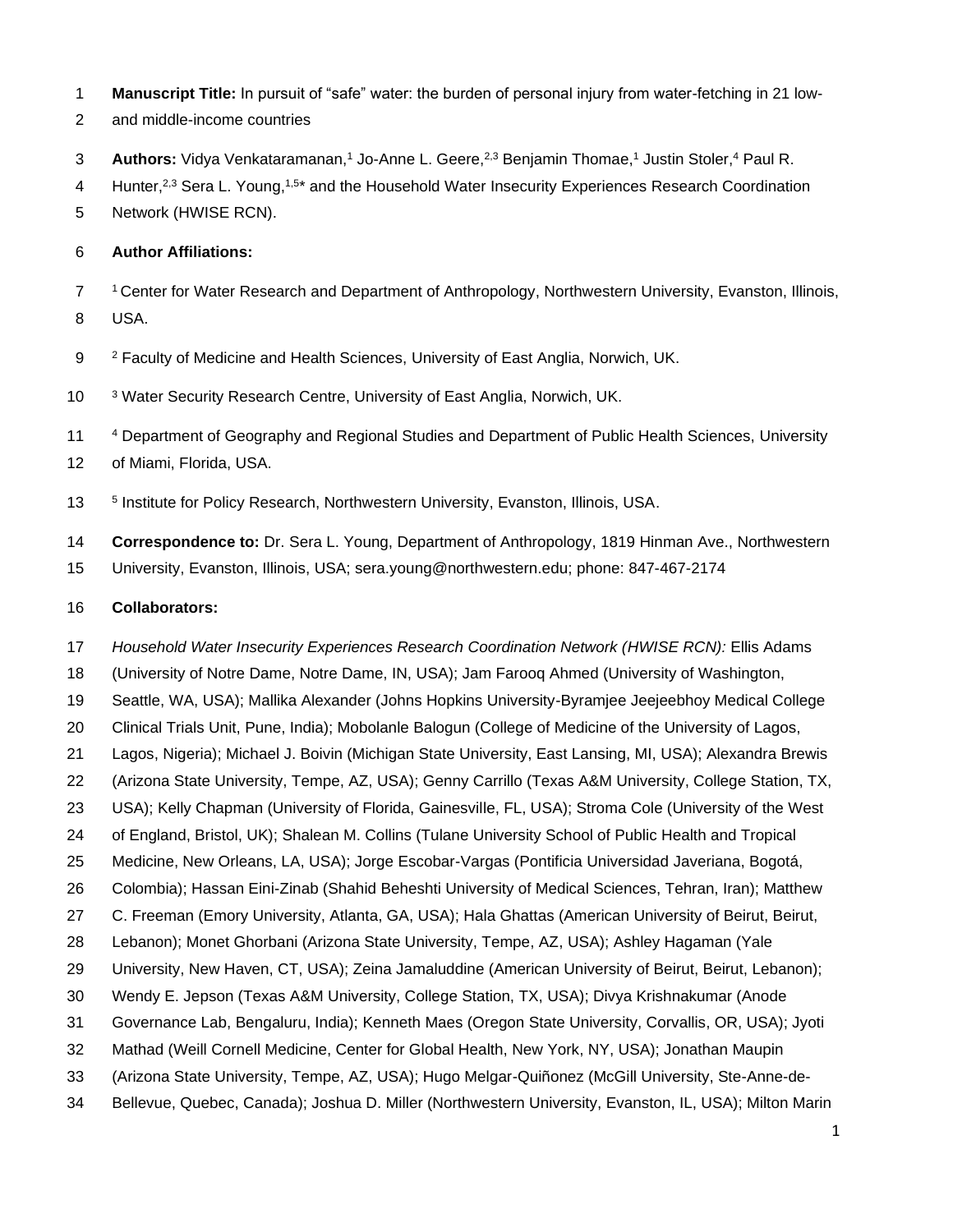- Morales (Universidad Autónoma del Beni José Ballivián, Bolivia); Javier Moran (Autonomous University of
- Coahuila, Coahuila, Mexico); Nasrin Omidvar (Shahid Beheshti University of Medical Sciences, Tehran,
- Iran); Patrick M. Owuor (Northwestern University, Evanston, IL, USA); Sabrina Rasheed (International
- Centre for Diarrhoeal Disease Research Bangladesh, Mohakhali, Dhaka 1212, Bangladesh); Asher Y.
- Rosinger (Pennsylvania State University, State College, PA, USA); Luisa Samayoa-Figueroa (McGill
- University, Ste-Anne-de-Bellevue, Quebec, Canada); Marianne V. Santoso (Northwestern University,
- Evanston, IL, USA); Roseanne C. Schuster (Arizona State University, Tempe, AZ, USA); Mahdieh Sheikhi
- (Shahid Beheshti University of Medical Sciences, Tehran, Iran); Sonali Srivastava (Anode Governance
- Lab, Bengaluru, India); Chad Staddon (University of the West of England, Bristol, UK); Andrea Sullivan
- (University of Miami, Coral Gables, FL, USA); Yihenew Tesfaye (Bahir Dar University, Bahir Dar,
- Ethiopia); Nathaly Triviño (Pontificia Universidad Javeriana, Bogotá, Colombia); Alex Trowell (University
- of Amsterdam, Amsterdam, The Netherlands); Desire Tshala-Katumbay (Oregon Health & Science
- University, Portland, OR, USA); Raymond Tutu (Delaware State University, Dover, DE, USA); Amber
- Wutich (Arizona State University, Tempe, AZ, USA).

## **Funding**

- This project was funded by the Competitive Research Grants to Develop Innovative Methods and Metrics
- for Agriculture and Nutrition Actions (IMMANA). IMMANA is funded with UK Aid from the UK Government.
- The Household Water Insecurity Experiences Research Coordination Network (HWISE RCN) is
- supported by the National Science Foundation (NSF) BCS-1759972. The project was also supported by
- the Buffett Institute for Global Studies, the Center for Water Research, and the Resnick Family Social
- Impact Fund, Institute for Sustainability and Energy at Northwestern University; and the Office of the Vice
- Provost for Research of the University of Miami. Funders of the study had no role in the study design,
- data collection, data analysis, data interpretation or writing of the report. The corresponding author had
- full access to all study data and had final responsibility for the decision to submit for publication. We are
- very grateful to the field teams including the many enumerators, translators, survey testers, and data entry staff identified in Young et al., 2019b.

#### **Authors' Contributions**

- JS, SLY and HWISE RCN collaborators collected data across the 24 sites. SLY, JS, and VV initiated the
- analysis. VV and BT conducted the qualitative analysis, with guidance from J-ALG. PRH, J-ALG and VV
- conducted the statistical analyses, with input from JS and SLY. VV wrote the first draft of the paper, with
- input from J-ALG, BT, JS and SLY. All authors contributed to discussions and interpretation of the data, to
- revisions of the manuscript, and approved the final draft of the manuscript.

# **Word Count:** 3946

 **Keywords:** injury, water acquisition, water fetching, public health, Sub-Saharan Africa, Asia, Latin America, Caribbean

**Number of Figures:** 2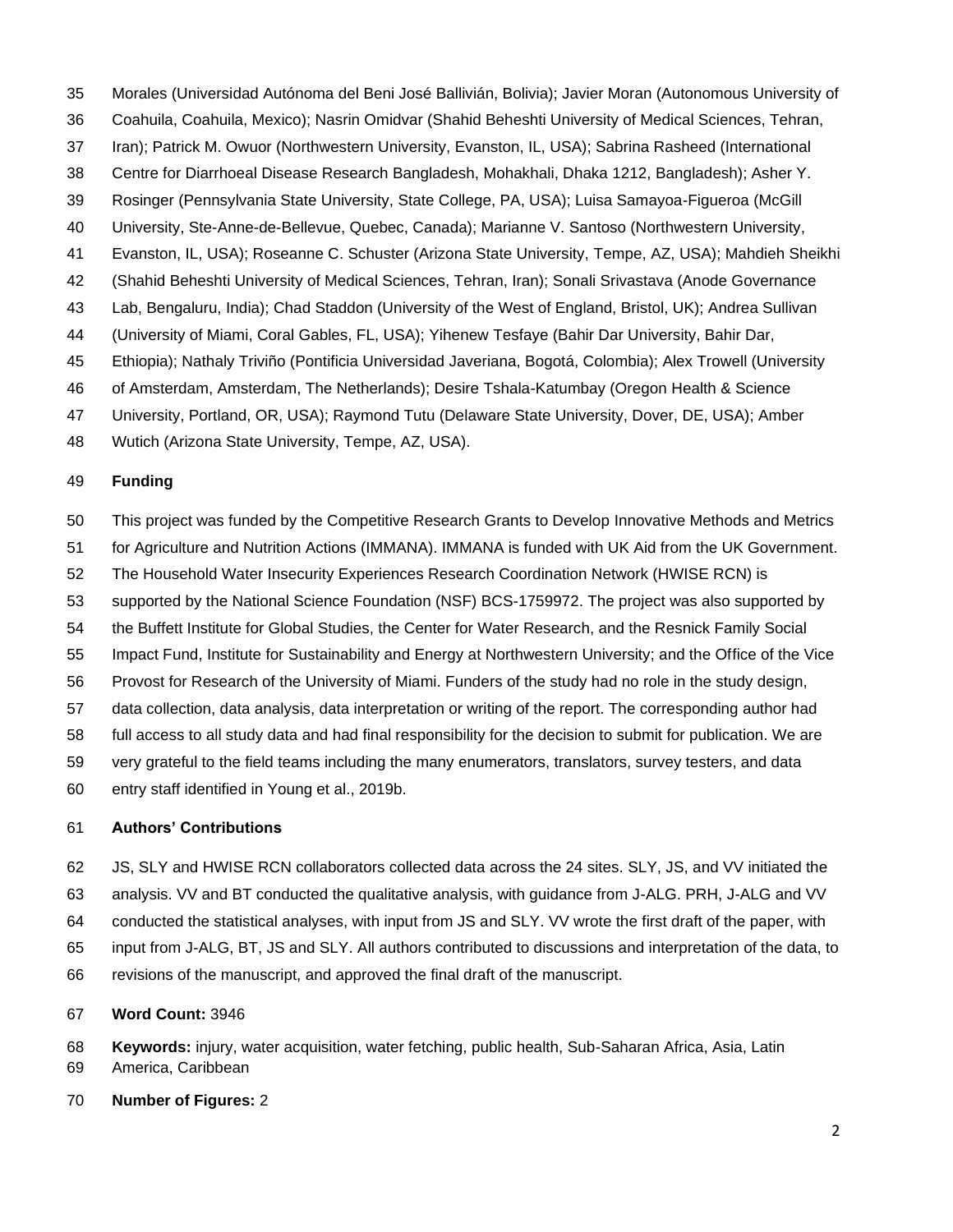## **Number of Tables:** 3

- **Abbreviations:** DALYs: disability-adjusted life years; WaSH: water, sanitation, and hygiene; WHO: World
- Health Organization; UNICEF: United Nations Children's Fund; JMP: Joint Monitoring Programme;
- HWISE: Household Water Insecurity Experiences; ICD: International Classification of Diseases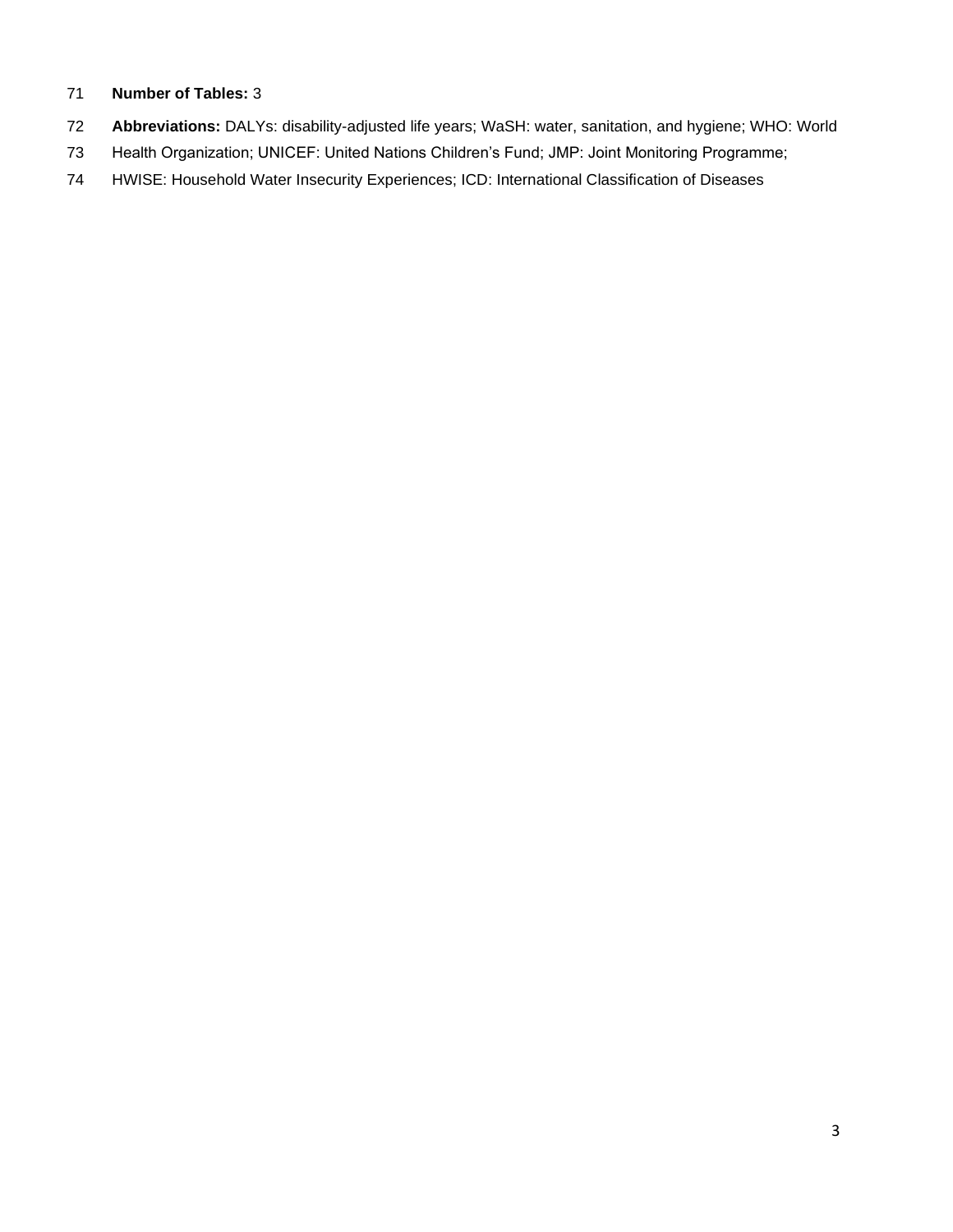# **ABSTRACT**

- **Introduction.** Water-fetching for household needs can cause injury, but documentation of the burden of
- harm globally has been limited. We described the frequency, characteristics, and correlates of water-
- fetching injuries in 24 sites in 21 low- and middle-income countries in Asia, Africa, and Latin America and
- the Caribbean.
- **Methods**. In a survey of 6,291 randomly selected households, respondents reported whether and how
- they had experienced water-fetching injuries. Responses were coded for injury type, mechanism, bodily
- location, and physical context. We then identified correlates of injury using a multi-level, mixed-effects
- logistic regression model.
- **Results.** Thirteen percent of respondents reported at least one water-fetching injury. Of 879 injuries,
- fractures and dislocations were the most commonly specified type (29.2%), and falls were the most
- commonly specified mechanism (76.4%). Where specified, 61.1% of injuries occurred to the lower limbs,
- and dangerous terrain (69.4%) was the most frequently reported context. Significant correlates included
- being female (aOR 1.50, 95% CI 1.15-1.96); rural (aOR 4.80, 95% CI 2.83-8.15) or peri-urban residence
- (aOR 2.75, 95% CI 1.64-4.60); higher household water insecurity scores (aOR 1.09, 95% CI 1.07-1.10);
- and reliance upon surface water (aOR 1.97, 95% CI 1.21-3.22) or off-premise water sources that required
- queueing (aOR 1.72, 95% CI 1.19-2.49).
- **Conclusion.** These data suggest that water-fetching injuries are an underappreciated and largely
- unmeasured public health challenge. We offer guidelines for comprehensive data collection on injuries to
- better capture the true burden of inadequate water access. Such data can guide the design of
- interventions to reduce injury risk and promote equitable water access solutions**.**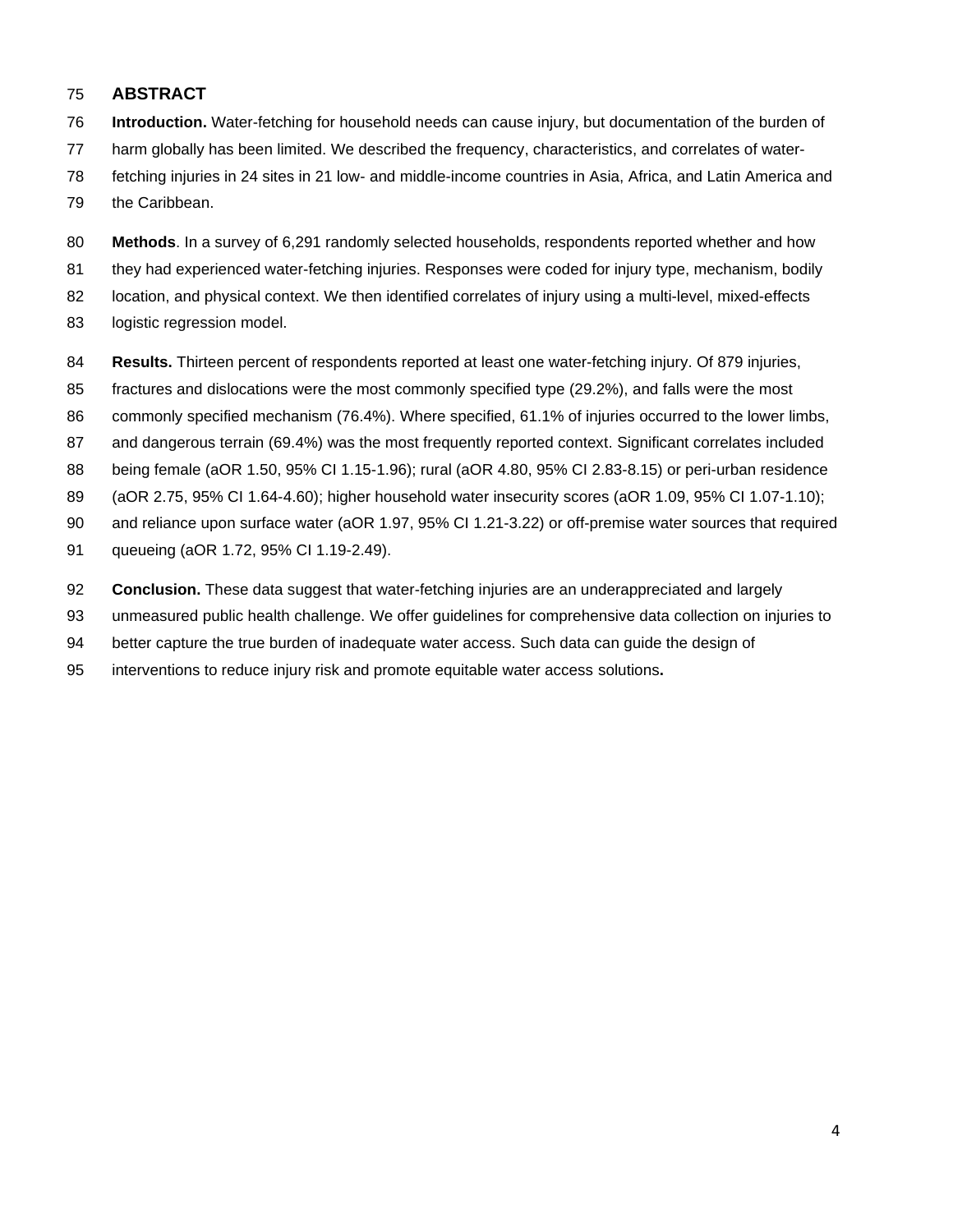# **KEY QUESTIONS**

## **What is already known?**

- Water-fetching has been associated with pain, fatigue, and perinatal health problems, and is likely a major contributing factor to musculoskeletal disease burden globally.
- Systematic documentation of water-fetching injuries has been limited, and experts have recommended empirical analyses of factors that could help explain such injuries.

# **What are the new findings?**

- Of 6,291 households across 24 sites in 21 low- and middle-income countries, 13% reported one or more water-fetching injuries.
- Significant correlates of water-fetching injuries included being female, rural or peri-urban residence, higher household water insecurity scores, use of off-premise water sources that increase distance and/or queueing time, and increased time spent collecting water.
- **What do the new findings imply?** 109 • The current global water, sanitation, and hygiene (WaSH) burden is likely being underestimated, 110 such that we propose items for systematic data collection on water-fetching injury type, mechanism of injury, bodily location, and physical context of injury. • Future research should explore the links between water-fetching injuries and diverse health and well-being outcomes. 114 • Progress towards Sustainable Development Goal 6.1 should include measures of physical safety

**in addition to traditional WaSH indicators of improved water quality and source proximity.**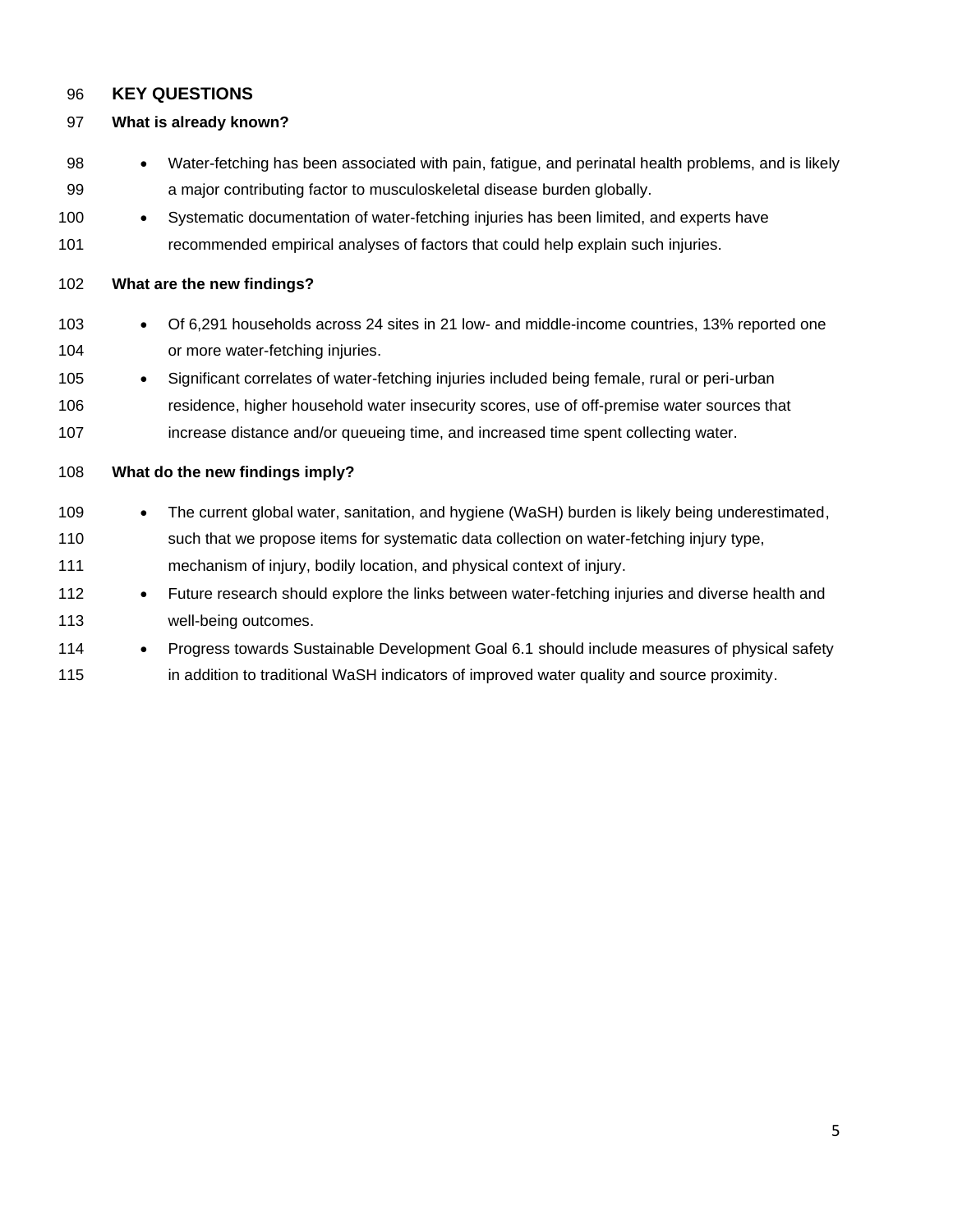## **INTRODUCTION**

- Access to water is essential for ensuring water security, food security, public health, gender equity, and
- economic development.[1–5] While access to improved water sources has increased globally,[6] millions
- of individuals must still fetch water every day to meet household needs when there is no reliable or
- acceptable water on premises.[7] Water fetching typically involves traveling to a water access point,
- queuing for some period of time, filling containers that quickly become heavy, and lifting and carrying
- heavy containers home by foot, bicycle, pack animal, or motor vehicle.[8] In addition to causing significant
- opportunity costs, such as time that might otherwise be spent on education or income-generation,[9] each
- component of the water-fetching process increases exposure to hazards and risk of injury.
- To date, the consequences of suboptimal water access have largely focused on water-related diseases,
- such as the widely used "Bradley Classification" of waterborne, water-washed, water-based, and vector-
- borne diseases.[10-13] However, recent studies and reviews on water carriage have underscored the
- need to better understand the prevalence of water-fetching injuries and factors that could help explain
- such injuries.[2,8,9,14,15] Such data would help to more accurately determine the public health costs and
- consequences of poor water access.[16] For example, recent estimates suggest that 105 million (3.9%)
- disability-adjusted life years (DALYs) can be attributed to inadequate water, sanitation, and hygiene
- (WaSH).[10] However, these estimates do not account for water-fetching injuries because current data
- are not disaggregated by mechanism of injury, such that, for example, the proportion of musculoskeletal
- injuries attributable to WaSH cannot be calculated.[10,17,18]
- Indeed, myriad other injuries have been documented in conjunction with water acquisition. For example,
- those who fetch water may experience assault or violence *en route* to or while queueing for water,[4]
- attacks from dangerous animals at the water source,[19] musculoskeletal injury when hauling up buckets
- of water,[8,20] and road accidents when returning home.[16] These risks likely exacerbate social
- disparities, gender inequality and maternal and child health problems, as women and children typically
- bear the burden of water fetching.[7,21]
- A more robust documentation and characterization of water-fetching injuries would also help track
- progress towards achieving Sustainable Development Goal (SDG) 6, i.e. the universal and equitable
- access to safe and affordable drinking water for all.[22] The World Health Organization (WHO) and United
- Nations Children's Fund (UNICEF) Joint Monitoring Programme's (JMP)'s drinking water service ladder
- currently emphasizes safety in terms of water quality, but safety of acquisition is a critical and under-
- explored dimension.[6]
- Therefore, we sought to characterize water-fetching injuries in households from a diversity of sites in low-
- and middle-income countries using what we believe to be the largest and most comprehensive global
- dataset on physical injuries relating to acquiring water. We first describe the frequency and characteristics
- of water-fetching injuries, including the type of injury, mechanism of injury, bodily location of the injury,
- and physical context in which the injury occurred. Second, we sought to identify potential socio-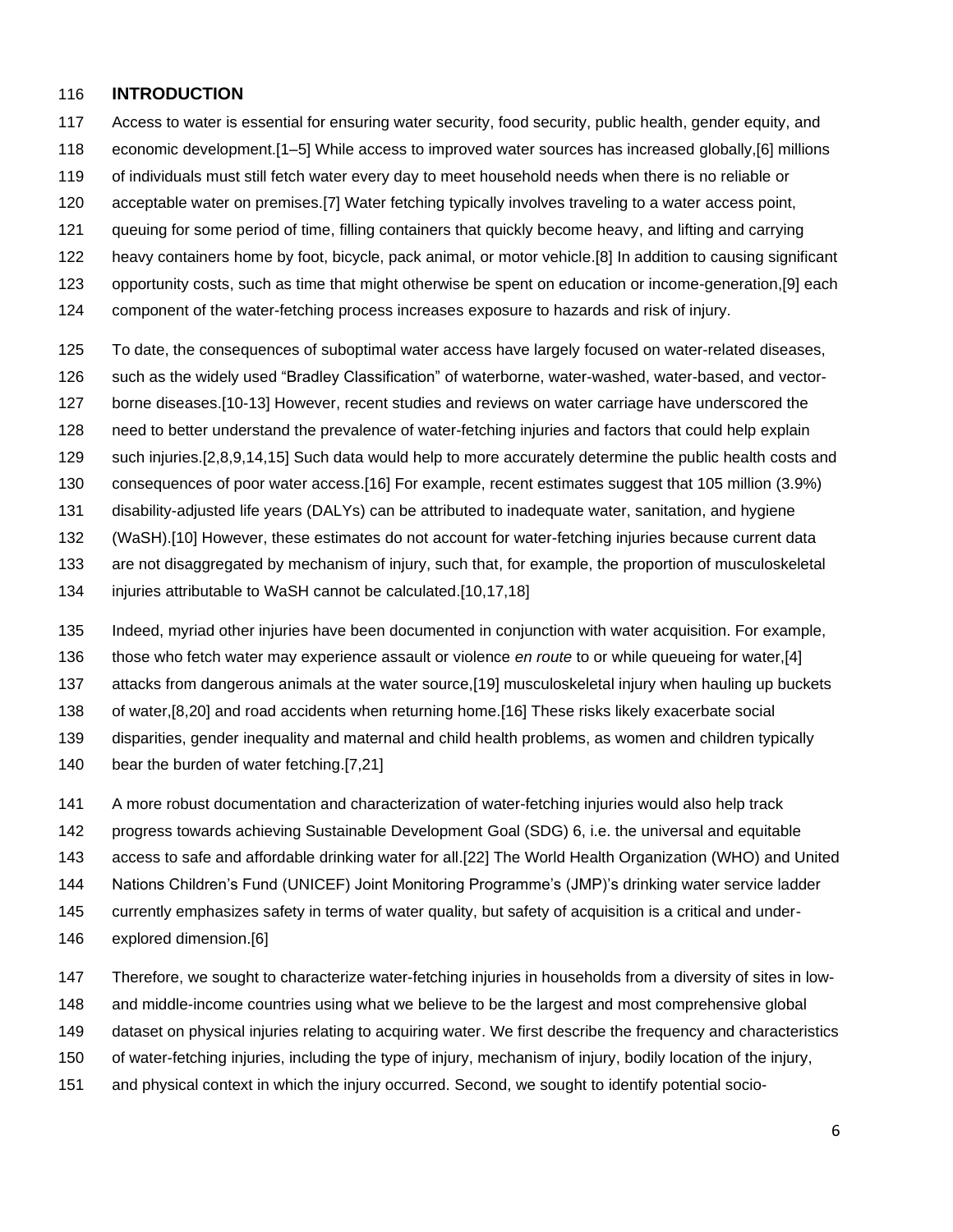- demographic and water access-related correlates of water-fetching injuries based on the burgeoning
- literature on the subject. Specifically, we hypothesized that injuries would be positively associated with
- the following socio-demographic factors: being female, being older, having lower socio-economic status,
- and residing in rural areas.[7,9,16,20] We also hypothesized that injuries would be positively associated
- with the following water access factors: greater household water insecurity, reliance upon water sources
- located outside the home, longer time spent collecting water, and being the person responsible for water
- collection in the home.[9,21]

#### **METHODS**

# **Study setting and data collection**

- Data were drawn from the Household Water Insecurity Experiences (HWISE) study, the primary objective
- of which was the development and validation of a cross-culturally equivalent scale to measure household
- water insecurity.[23] As described elsewhere, a range of cross-sectional data on socio-demographics and
- experiences with water access and use were collected in 2017-2018 from approximately 250 individuals
- in each of 29 sites across Central, South and Southeast Asia, Sub-Saharan Africa, the Middle East, and
- Latin America and the Caribbean (n=8,633).[24] Sites were selected to maximize heterogeneity of region,
- urbanicity, water infrastructure, and problems with water. In most sites, households were selected using
- simple random sampling.[23,24] Adults were considered eligible if they "were knowledgeable about their
- household's water situation."[24]
- Enumerators sought verbal or written informed consent in the respective local language per local IRB
- agreements. Study activities were reviewed and approved by all relevant ethical review boards (online
- supplementary table 1).

# **Definitions and variable creation**

- Two survey questions probed water-related injury in 24 HWISE sites, which we defined as physical harm caused to a person in the process of water acquisition. The first was a yes/no item: "Have you ever been injured while fetching water?" If the respondent affirmed having been injured, the interviewer asked "How?" and recorded as many injuries as the respondent could recall. Injuries that were not directly experienced by the respondent were excluded to increase accuracy and to ensure a standardized denominator. Injury-related questions were not asked in five HWISE sites because principal investigators in those sites did not opt to include those questions in their survey.
- To characterize water-fetching injuries, we first exported open-ended response(s) from those who reported injuries into a qualitative data analysis program (Atlas.ti 8). A qualitative coding framework was developed with codes from a prior systematic review on water-fetching[12] as a starting point. The final codes were harmonized with the International Statistical Classification of Diseases and Related Health Problem (ICD-11) codes[25] to ensure the use of universal definitions with future applicability. Responses were coded into four injury-related categories: (a) *type* of injury or injury-related symptoms (pain and fatigue), (b) *mechanism* of injury, (c) *bodily location* of injury, and (d) *physical context* in which the injury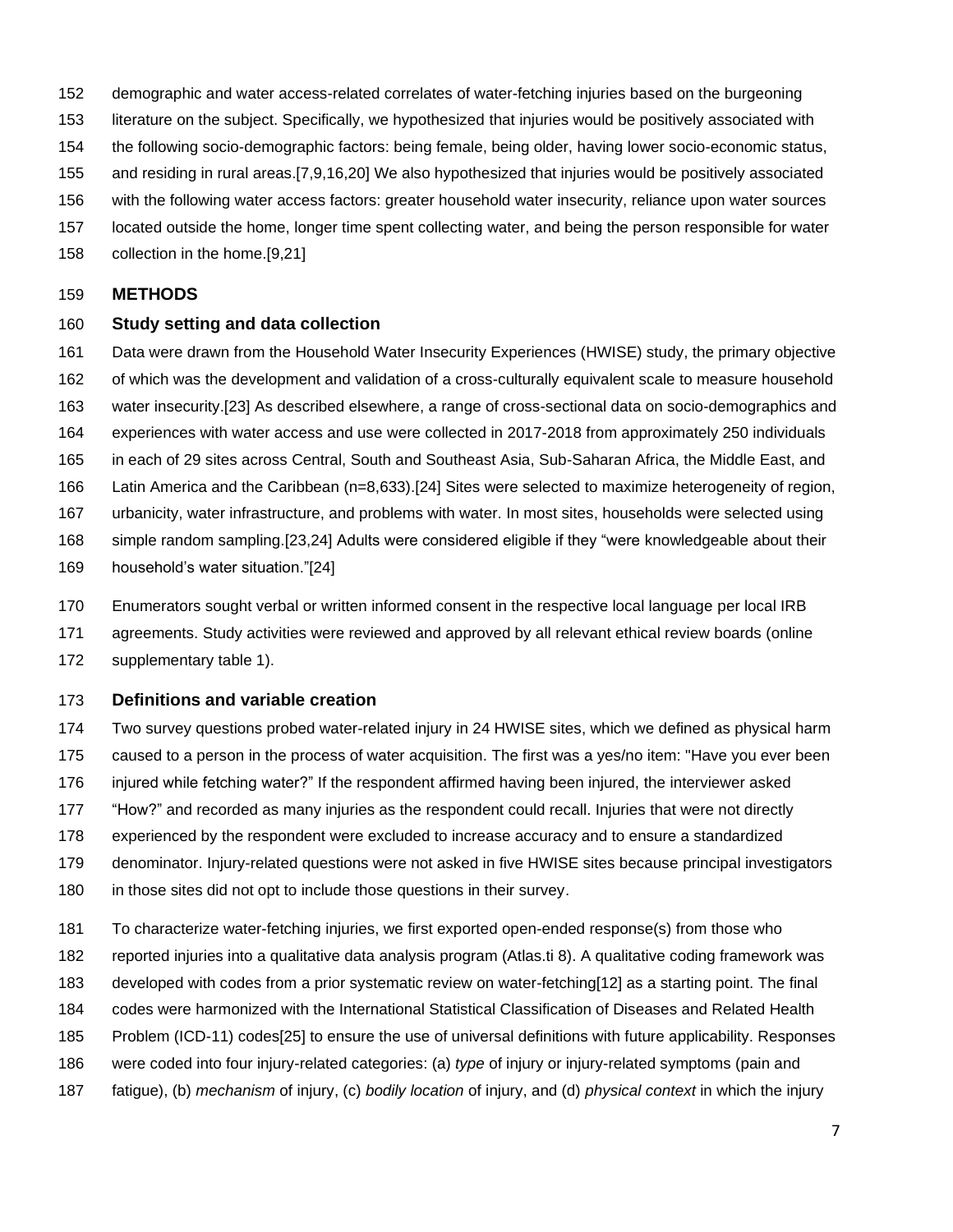- occurred (see online supplementary table 2 for details). When a respondent reported more than one type
- of injury, a new observation was created, such that the unit of analysis was the injury, not the individual.
- Gender, age, and socio-economic standing were self-reported. Socio-economic standing was assessed
- using the MacArthur Scale of Subjective Social Status; participants were asked to select which rung on a
- ladder they believed their household stood compared to their community (top rung scored as "10" and
- bottom rung as "1").[26] Household urbanicity was determined by enumerators as rural, peri-urban, or
- urban.
- Household water insecurity was measured using the HWISE Scale, which queries 12 different
- experiences with water access and use over the prior four weeks.[23] Responses are "never" (scored as
- 0), "rarely" (1), "sometimes" (2), and "often" or "always" (3). An earlier version of the HWISE Scale that
- contained only 11 of the 12 final HWISE items was administered in the first 17 sites.[24] Regression
- analyses of the scores for the 11 HWISE items asked across all sites against scores for those sites for
- which 12 items were available showed that the 11 items accounted for 99.3% of the variation (p<0.001).
- We therefore used the 11-item HWISE indicator (0-33) as a proxy for the validated 12-item HWISE Scale
- to leverage data across all 24 sites.
- Data about water source types, number of trips to source per week, and round-trip time to water source were collected per JMP guidelines.[6] Although these three variables are often combined to generate the single "JMP drinking water service level" variable, there is reason to think that distance to water source poses a distinct risk of injury from type of water source.[2] Therefore, we first created a variable for hours spent collecting water per week by multiplying the number of trips to source per week by the round-trip time to a household's primary drinking water source. We then reclassified primary drinking water sources into four types in increasing order of hypothesized risk of injury: (1) *on premise* (source on premise or neighboring plot); (2) *small vended quantity* (e.g. bottled water, sachet water, or from small vendors); (3) *off-premise with queueing* (off-premise wells, off-premise standpipes, or off-premise tanker trunks where the risk of injury or violence while queuing may be higher); and (4) *surface waters* (surface water, springs,
- or small dams that may require carrying heavy loads across greater distances).
- Potential answers to questions about who was responsible for water collection were "self," "spouse, child,
- other family", or "shared," where at least one other household member was involved with water collection
- including the respondent.

# **Statistical analysis**

- We summarized categorical variables as percentages, normally distributed continuous variables as
- means, and skewed data as medians. For our first objective, we summarized injury frequency and
- 220 characteristics by site. We also tested for differences by gender using Pearson's  $\chi^2$  test.
- Next, to identify correlates of water-fetching injury, we first estimated the odds ratio (OR) of injury for each
- covariate of interest. We then fitted a multi-level, mixed-effects logistic regression model of injury
- occurrence with random effects to control for study sites and within-site sampling clusters. We included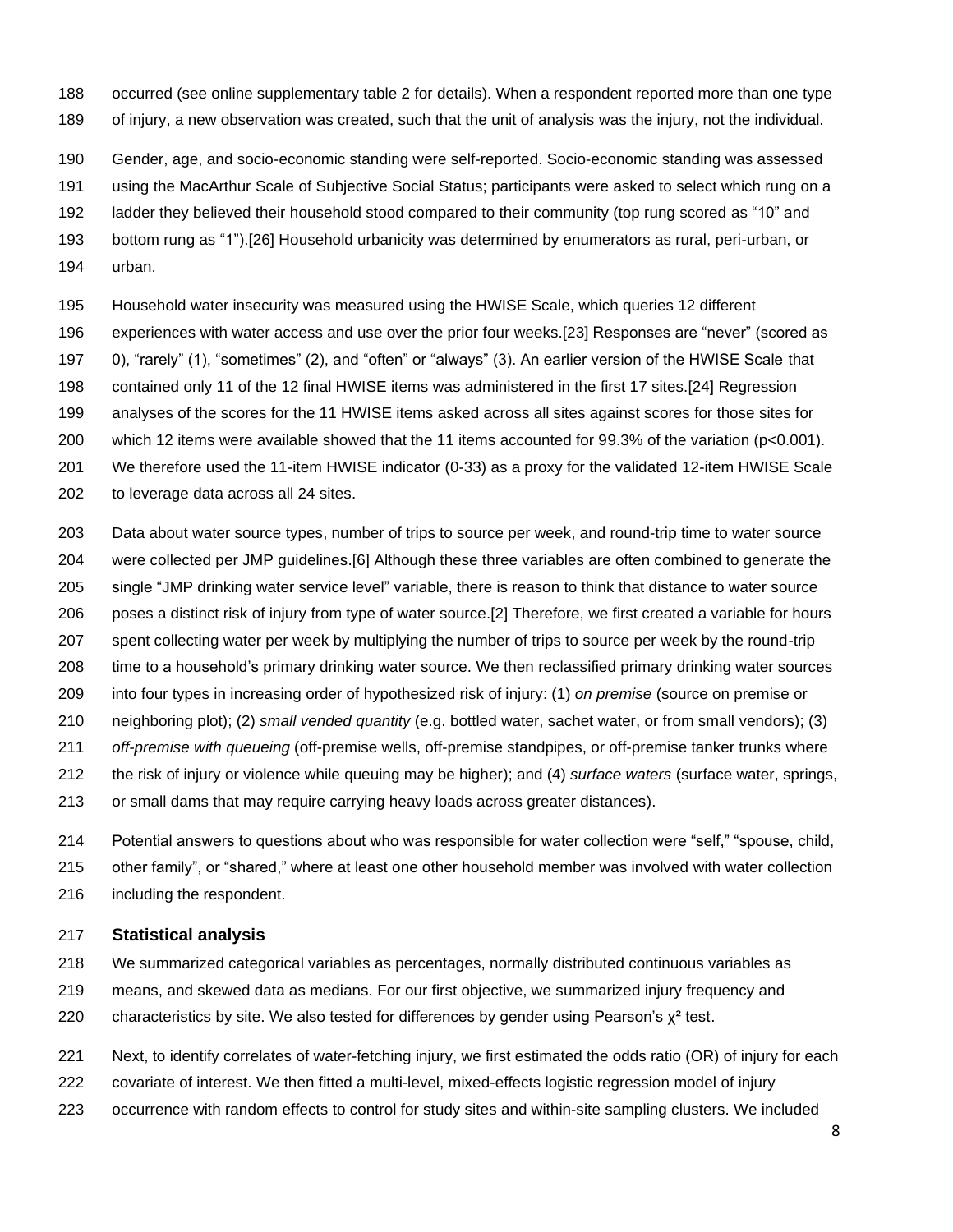- theoretically plausible independent variables identified *a priori*, namely gender, age, socio-economic
- standing, urbanicity, household water insecurity, water source by injury risk, time spent collecting water
- per week, and responsibility for water collection. Stata 15.1 was used for all statistical analysis.

## **Patient and public involvement**

This research was done without patient involvement. It was not appropriate or possible to involve patients

or the public in this work.

## **RESULTS**

- Of the 7,401 respondents in the 24 HWISE sites where the injury question had been asked, 6,291 (85.0%) reported on personal experiences with water-fetching injuries, and thus comprised the analytic sample for our first objective.
- Nearly three-fourths of respondents were female (72.3%), and the mean age was 37.6 years (SD 13.5)
- (Table 1). Forty-three percent of respondents lived in rural settings and 18.4% reported using on-premise
- drinking water sources. The mean water insecurity score was 7.2 (SD 7.7), indicating a relatively low level
- of water insecurity across the sample. Respondents reported spending a median of 1.5 hours (IQR 7.0)
- per week collecting water. Half of the respondents said they bore the primary responsibility of making
- sure there was enough water in the house.
- The prevalence of any reported injury was 13.4% (n=845). A total of 879 injuries were reported, as 30
- individuals each reported two injuries, and two individuals each reported three injuries. Sites with the
- greatest proportion of respondents reporting injuries included Gressier, Haiti (38.4%); Kisumu, Kenya
- (31.9%); Chiquimula, Guatemala (29.1%); Punjab, Pakistan (29.1%); and Accra, Ghana (23.8%) (Table
- 1). The mean age of respondents reporting water-fetching injuries was 37.7 years (SD 13.7).
- Of the injuries for which "type" was specified (n=185), fractures or dislocations (29.2%), pain (22.2%), and lacerations (20.0%) were the most common (Figure 1a). Most injury types were of an unspecified nature (65.4%) or missing (13.5%), even when other details were provided, e.g., "Hit my foot and hurt my hand
- while carrying the water" (Gressier, 24 year-old female).
- Where the "mechanism" of injuries was specified (n=554), falls were the most common (76.4%) (Figure
- 1b). People described slipping or tumbling while queuing or carrying water, as well as falling into wells or
- bodies of water. For example, in Malawi, a respondent "was running to be first in line and fell in the
- process" (Lilongwe, 22 year-old female), and in Ghana, someone reported that they "broke [their] leg due
- to falling on hilly rocks [and] slipped" (Accra, 37 year-old female). Traffic accidents, which included
- vehicular accidents, bicycle accidents, or those incurred while riding an animal during water-fetching,
- contributed to 8.7% of specified injury mechanisms, with nearly all in Punjab, Pakistan (n=17), Kahemba,
- Democratic Republic of Congo (DRC) (n=13), and Kisumu, Kenya (n=8) (Figure 1b). Physical
- confrontation led to 6.9% of all specified injury mechanisms (Figure 1b). Typical confrontations included
- quarrelling or fighting with neighbors or while waiting in the queue for water: "One time when the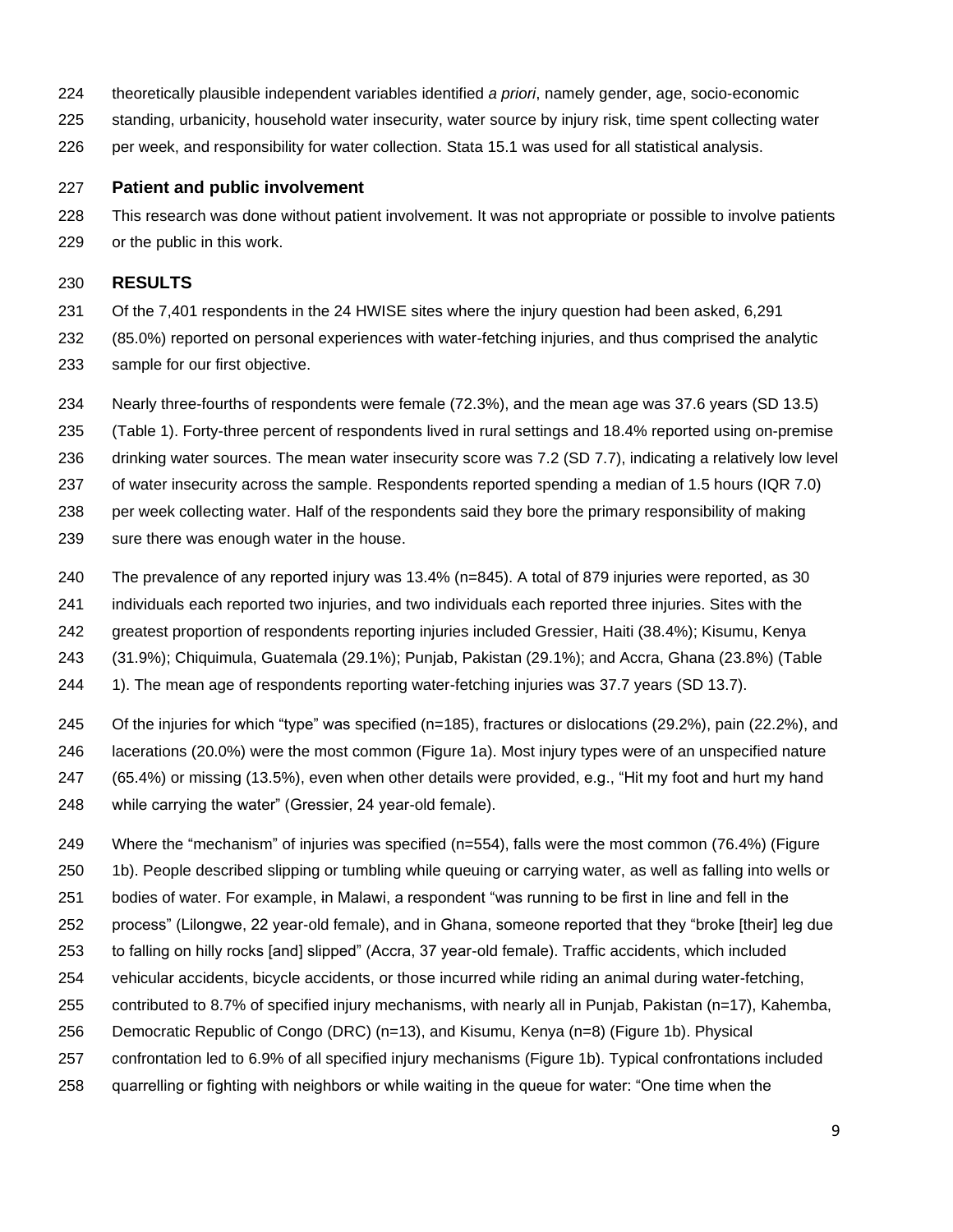- standpipe wasn't working, I went to the well instead and people fought and beat me" (Kampala, 39 year-
- old female). There were also intimations of sexual assault: "The caretaker of the pre-paid meter wanted to
- fall in love with me, but I told him that I am married and have children which led him to hate me and he
- has hit me before" (Kampala, 46 year-old female). Injuries occurring from carrying water containers or
- collecting water from wells accounted for 6.5% of specified injury mechanisms and were reported in more
- than half of all sites.
- "Bodily location" was specified for 211 reported injuries. Nearly two-thirds of these were injuries to the lower limbs (61.1%) (Figure 1c).
- Information on "physical context" was available for 85 (9.7%) injuries (Figure 1d). Of the specified
- contexts, 69.4% occurred due to dangerous terrain (e.g. falling into bushes, stepping on nails), 23.5% due
- to poor roads, and 7.1% due to weather, e.g. heat or rain.
- In bivariate analyses, there were several significant gender differences in characteristics of injuries. Men
- were significantly more likely than women to report fatigue (8.3% vs 2.0%) (Figure 2a) and traffic
- accidents (14.8% vs. 3.5%) (Figure 2b). Women were nearly twice as likely to fall as men (61.4% vs.
- 33.7%) (Figure 2b). Men were also significantly more likely than women to report injuries from physical
- confrontation (10.7% vs. 3.5%) (Figure 2b).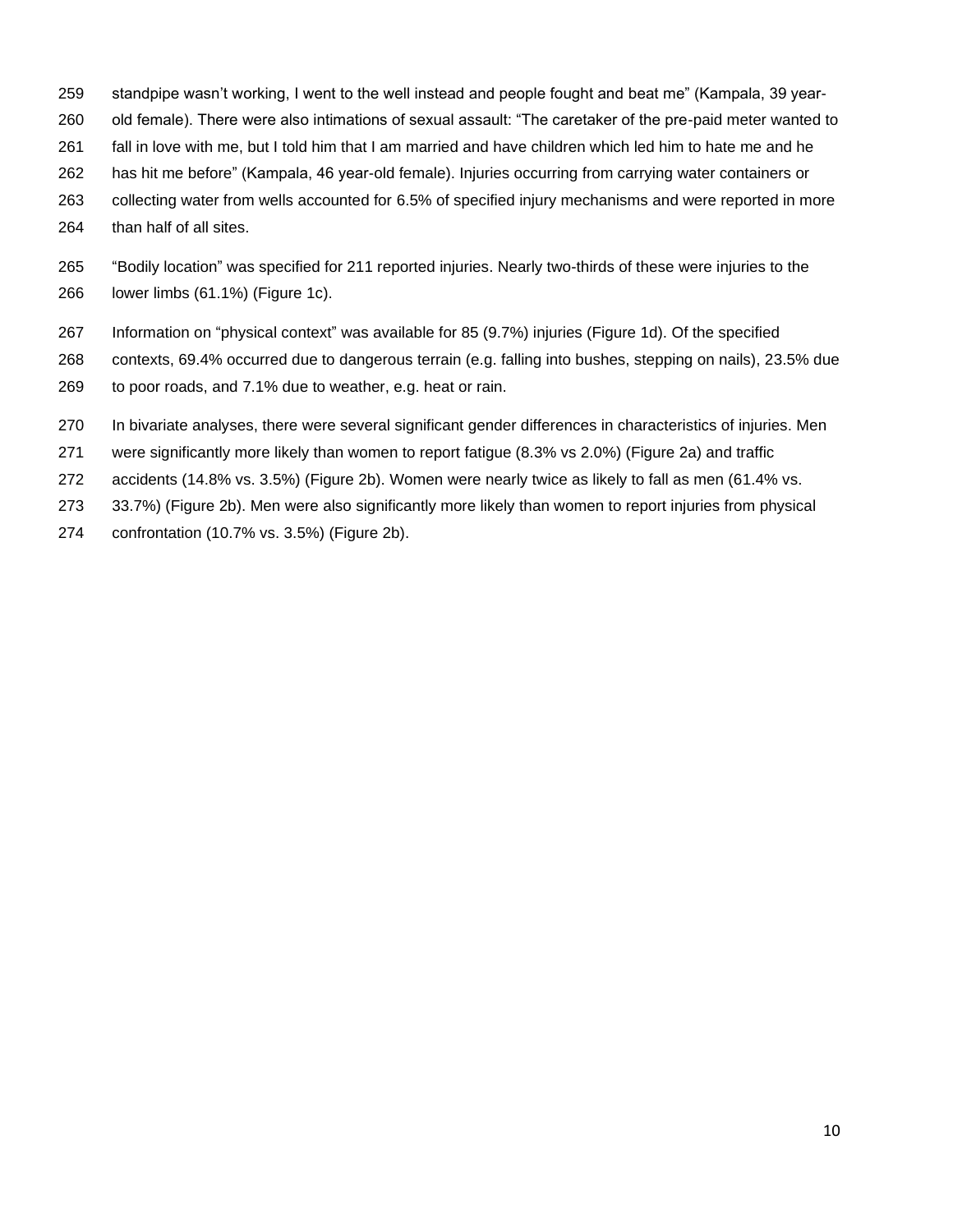| <b>Site</b>                                       | <b>Reporting</b><br>any<br>injury, % | Female,<br>% | Age,<br>mean (SD) | Socio-<br>economic<br>standing,<br>mean (SD) <sup>a</sup> | Rural, peri-<br>urban, urban,<br>% | Water<br>insecurity<br>score,<br>mean (SD) $b$ | On-<br>premise<br>water<br>source, % c | <b>Hours spent</b><br>fetching<br>water/week,<br>median (IQR) | <b>Respondent</b><br>responsible<br>for water-<br>fetching, % d |
|---------------------------------------------------|--------------------------------------|--------------|-------------------|-----------------------------------------------------------|------------------------------------|------------------------------------------------|----------------------------------------|---------------------------------------------------------------|-----------------------------------------------------------------|
| <b>Africa</b>                                     |                                      |              |                   |                                                           |                                    |                                                |                                        |                                                               |                                                                 |
| Kisumu, Kenya (n= 238)                            | 31.9                                 | 80.4         | 39.8 (15.3)       | 7.7(1.6)                                                  | 94.1, 5.9, 0.0                     | 11.7(5.6)                                      | 25.2                                   | 3.3(12.6)                                                     | 71.9                                                            |
| Accra, Ghana <sup>e</sup> (n= 193)                | 23.8                                 | 79.8         | 36.3 (12.5)       | 6.5(2.5)                                                  | 0.0, 100, 0.0                      | 6.1(6.4)                                       | 0.0                                    | 1.0(4.0)                                                      | 50.3                                                            |
| Lilongwe, Malawi (n= 126)                         | 17.5                                 | 88.9         | 30.9(11.0)        | 7.3(1.8)                                                  | 0.0, 99.2, 0.8                     | 7.1(5.6)                                       | 26.4                                   | 2.3(12.7)                                                     | 73.0                                                            |
| Lagos, Nigeria (n= 174)                           | 15.5                                 | 77.7         | 39.4(11.1)        | 5.4(2.1)                                                  | 0.0, 29.9, 70.1                    | 2.5(3.3)                                       | 0.0                                    | 0.8(1.5)                                                      | 36.8                                                            |
| Kahemba, Democratic<br>Republic of Congo (n= 389) | 15.2                                 | 65.6         | 38.4 (14.7)       | 8.0(1.6)                                                  | 0.3, 99.7, 0.0                     | 15.3(4.4)                                      | 0.0                                    | 14.0(7.0)                                                     | 53.5                                                            |
| Kampala, Uganda (n= 176)                          | 13.6                                 | 71.6         | 36.0 (11.3)       | 6.6(1.5)                                                  | 1.1, 88.6, 10.2                    | 7.1(5.4)                                       | 2.8                                    | 0.4(1.3)                                                      | 59.7                                                            |
| Bahir Dar, Ethiopia (n= 259)                      | 11.6                                 | 100.0        | 36.0 (13.0)       | 5.3(2.2)                                                  | 87.6, 12.4, 0.0                    | 4.1(6.0)                                       | 25.5                                   | 3.5(9.3)                                                      | 47.5                                                            |
| Singida, Tanzania <sup>e</sup> (n= 1005)          | 5.5                                  | 54.2         | 33.3(9.2)         | 3.5(1.5)                                                  | 100.0, 0.0, 0.0                    | 1.7(3.5)                                       | 1.3                                    | 7.0(10.5)                                                     | 45.5                                                            |
| Latin America and the Caribbean                   |                                      |              |                   |                                                           |                                    |                                                |                                        |                                                               |                                                                 |
| Gressier, Haiti (n= 289) <sup>ef</sup>            | 38.4                                 | 99.0         | 36.2(14.1)        | n/a                                                       | 77.6, 22.4, 0.0                    | 9.3(8.4)                                       | 6.7                                    | n/a                                                           | 77.2                                                            |
| Chiquimula, Guatemala <sup>e</sup><br>$(n=134)$   | 29.1                                 | 88.8         | 38.6 (15.9)       | 8.0(1.9)                                                  | 100.0, 0.0, 0.0                    | 7.2(5.8)                                       | 35.6                                   | 9.7(19.3)                                                     | 41.8                                                            |
| San Borja, Bolivia <sup>e</sup> (n= 202)          | 23.3                                 | 60.2         | 40.0 (14.7)       | 5.9(2.1)                                                  | 7.5, 5.8, 86.8                     | 16.2(7.5)                                      | 15.6                                   | 0.1(1.3)                                                      | 45.6                                                            |
| Cartagena, Colombia <sup>e</sup><br>$(n=198)$     | 23.2                                 | 68.2         | 40.6 (15.1)       | 7.3(2.3)                                                  | 0.0, 0.0, 100.0                    | 20.6(5.8)                                      | 37.9                                   | 2.0(4.5)                                                      | 60.3                                                            |
| Acatenango, Guatemala<br>$(n=58)$                 | 10.3                                 | 94.3         | 48.9 (16.7)       | 5.2(2.7)                                                  | 62.5, 0.0, 37.5                    | 5.5(7.5)                                       | 33.3                                   | 0.0(0.0)                                                      | 33.3                                                            |
| Torreon, Mexico (n= 248)                          | 3.2                                  | 73.0         | 46.2 (16.6)       | 5.4(2.2)                                                  | 0.0, 79.8, 20.2                    | 8.3(8.1)                                       | 27.0                                   | 0.1(0.3)                                                      | 59.4                                                            |
| Honda, Colombia (n= 48)                           | 0.0                                  | 72.3         | 46.1 (17.8)       | 5.9(1.9)                                                  | 0.0, 2.1, 97.9                     | 2.5(3.2)                                       | 41.7                                   | 0.0(0.0)                                                      | 31.3                                                            |
| <b>South Asia</b>                                 |                                      |              |                   |                                                           |                                    |                                                |                                        |                                                               |                                                                 |
| Punjab, Pakistan <sup>e</sup> (n= 234)            | 29.1                                 | 57.3         | 35.9(10.1)        | 7.4(1.6)                                                  | 68.4, 28.2, 3.4                    | 19.6(5.6)                                      | 30.7                                   | 8.8(8.3)                                                      | 0.9                                                             |
| Rajasthan, India <sup>e</sup> (n= 245)            | 17.1                                 | 26.9         | 41.8 (13.1)       | 7.4(1.8)                                                  | 100.0, 0.0, 0.0                    | 12.6(6.7)                                      | 5.6                                    | 3.5(7.0)                                                      | 37.9                                                            |
| Chakaria & Dhaka,<br>Bangladesh (n= 506)          | 13.0                                 | 97.0         | 34.4 (12.6)       | 6.3(1.7)                                                  | 50.0, 0.0, 50.0                    | 5.9(7.6)                                       | 50.2                                   | 1.2(3.7)                                                      | 53.6                                                            |
| Pune, India $(n=180)$                             | 5.0                                  | 100.0        | 29.5(5.8)         | 5.3(2.1)                                                  | 12.8, 10.6, 76.7                   | 1.5(3.8)                                       | 89.4                                   | 0.0(0.0)                                                      | 77.2                                                            |
| Kathmandu, Nepal (n= 239)                         | 1.7                                  | 70.3         | 41.3 (13.2)       | 6.3(1.7)                                                  | 0.0, 0.0, 100.0                    | 5.4(4.8)                                       | 31.9                                   | 0.0(0.1)                                                      | 68.2                                                            |
| <b>East Asia and Pacific</b>                      |                                      |              |                   |                                                           |                                    |                                                |                                        |                                                               |                                                                 |
| Labuan Bajo, Indonesia<br>$(n=197)$               | 15.7                                 | 45.7         | 39.3 (11.9)       | 7.6(1.5)                                                  | 21.3, 45.7, 33.0                   | 15.0(7.1)                                      | 6.2                                    | 0.5(1.5)                                                      | 28.9                                                            |

275 **Table 1.** Characteristics of 6,291 individuals from 24 sites included in the analytic sample for water-fetching injury, by region.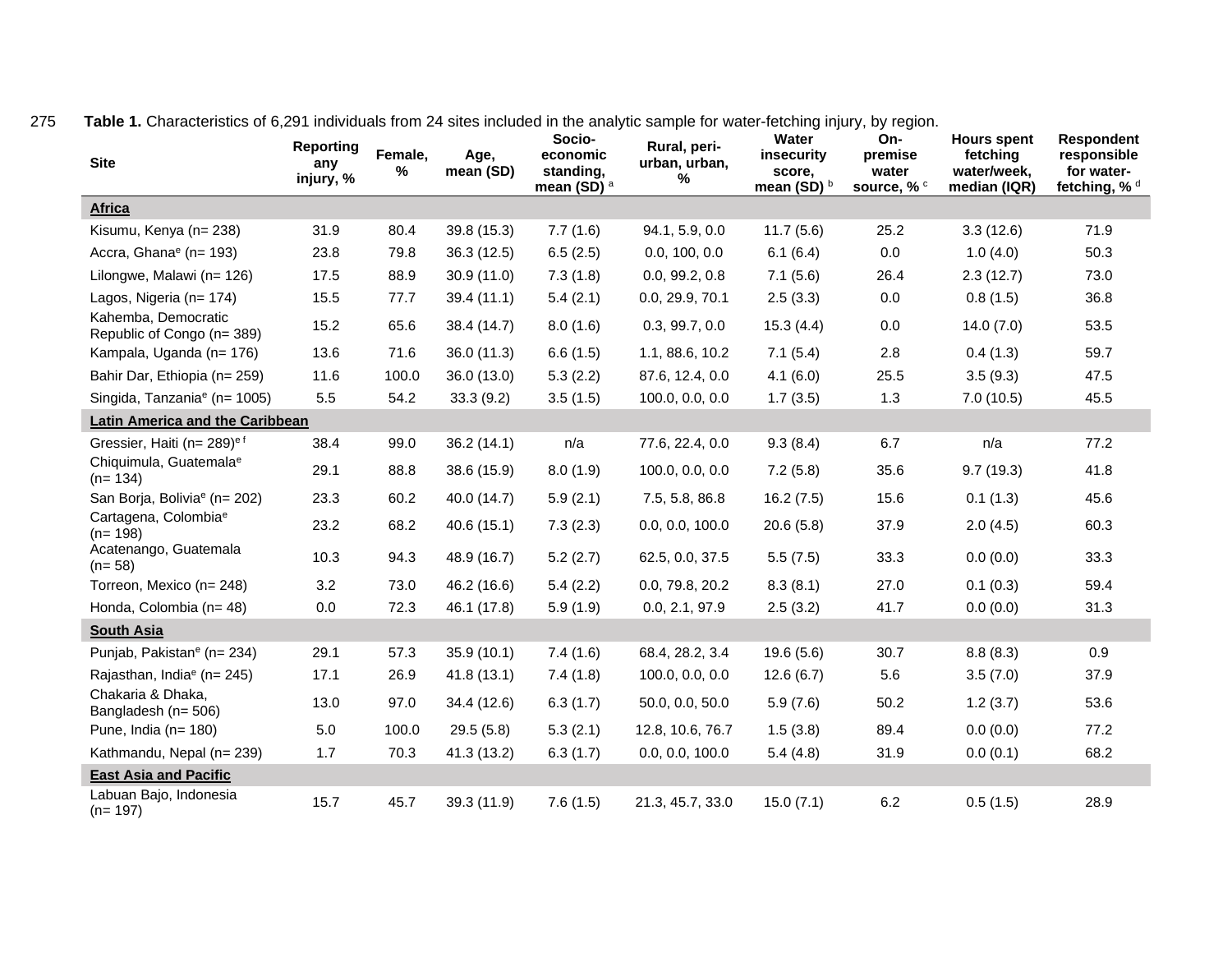| <b>Middle East and North Africa</b>     |      |      |             |          |                  |          |      |           |      |
|-----------------------------------------|------|------|-------------|----------|------------------|----------|------|-----------|------|
| Sistan & Balochistan, Iran<br>$(n=304)$ | 3.0  | 99.0 | 33.3(10.9)  | 6.9(2.4) | 39.8, 7.9, 52.3  | 5.7(6.0) | 21.7 | 1.5 (1.3) | 7.9  |
| Beirut, Lebanon <sup>e</sup> (n= 573)   | 2.6  | 63.7 | 43.0 (14.9) | 6.3(2.5) | 0.0, 0.2, 99.8   | 6.8(6.6) | 4.0  | 0.0(0.4)  | 72.6 |
| <b>Central Asia</b>                     |      |      |             |          |                  |          |      |           |      |
| Dushanbe, Tajikistan (n= 76)            | 6.6  | 67.1 | 42.4 (14.7) | 6.4(1.8) | 0.0, 0.0, 100.0  | 9.1(5.3) | 26.8 | 2.0(4.3)  | 43.4 |
| <b>Total</b>                            | 13.4 | 72.3 | 37.6 (13.5) | 6.1(2.4) | 43.1, 23.1, 33.8 | 7.2(7.7) | 18.4 | 1.5(7.0)  | 50.7 |

a Using MacArthur Scale of Subjective Social Status; score out of 10, with 10 being the highest, comparing one's own standing to the community. <sup>b</sup> Score out of 33, where higher scores indicate

278 greater household water insecurity. <sup>c</sup> On-premise or neighboring plot, compared with small vended quantity, off-premise with queueing and surface waters. <sup>d</sup> Compared to shared responsibility,

276 **Notes:**<br>277 <sup>a</sup> Using<br>278 greater<br>279 or respo Or responsibility of spouse, child or other family. <sup>e</sup> Some respondents in these sites reported >1 injury. In Gressier, socio-economic standing was asked as a three-part question, and we<br>280 therefore could not compute a

280 therefore could not compute a score; time to water source was asked as a categorical variable, so these data were also not available.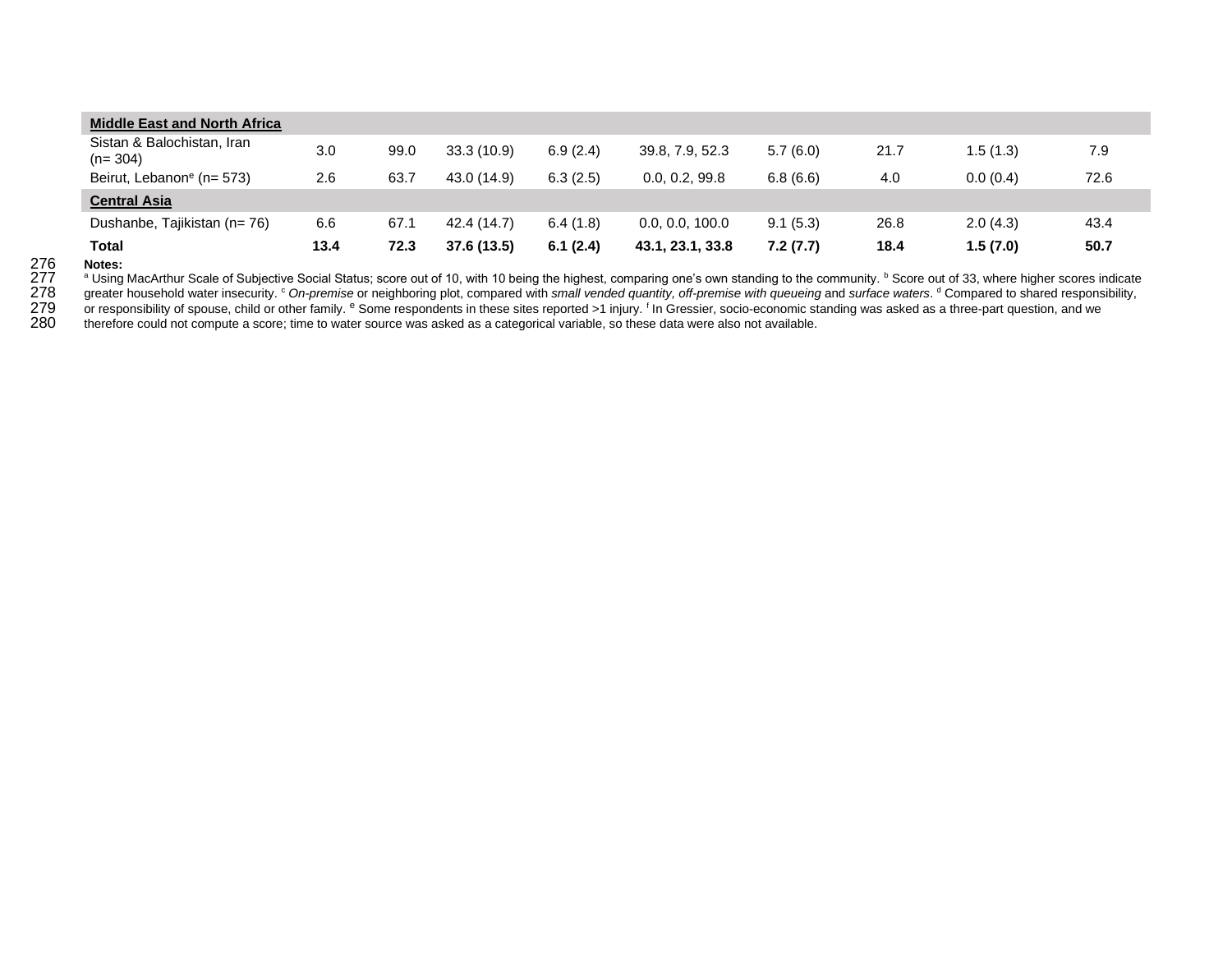- We began investigating our second objective, understanding the covariates of any injury, using single- predictor regression analyses [Table 2 (1)]. Most characteristics of those who reported injuries were significantly different from those who did not. Notably, women were significantly more likely to report injuries than men (OR 1.35; 95% CI:1.05,1.74).
- Our fully adjusted model [Table 2 (2)] comprised 4,169 observations with full information on all covariates.
- Individuals excluded because of incomplete data were similar in age to those included, but were
- significantly more likely to be female, live in rural or peri-urban areas, have a higher household water
- insecurity score, report water-fetching injuries, and use off-premise water sources (online supplementary table 3).
- In the full model of predictors of any injury, women had 1.50 (95% CI:1.15-1.96) times greater odds of
- injury than men [Table 2 (2)]. The odds of injury for rural dwellers and peri-urban dwellers were 4.80 (95%
- CI: 2.83-8.15) and 2.75 (95% CI: 1.64-4.60) times higher, respectively, than for urban dwellers.
- Greater household water insecurity was significantly associated with greater odds of reporting a water-
- fetching injury (aOR 1.09, 95% CI:1.07-1.10). For example, a person with a household water insecurity
- score of 10 out of 33 would have a 90% greater odds of reporting injury.
- Off-premise water sources requiring queuing (aOR 1.72, 95% CI:1.19-2.49) and surface waters (aOR
- 1.97, 95% CI:1.21-3.22) were associated with greater odds of injury than on-premise sources. Each
- additional hour spent collecting water per week was associated with a two percent increase (95%
- CI:1.01,1.03) in the odds of water-fetching injury than someone with a household water insecurity score of zero.
- Reporting that someone else was responsible for ensuring sufficient household water (aOR 1.32, 95%
- CI:1.01,1.73), or that the responsibility was shared (aOR 1.39, 95% CI:1.07,1.81) were both associated with increased odds of injury.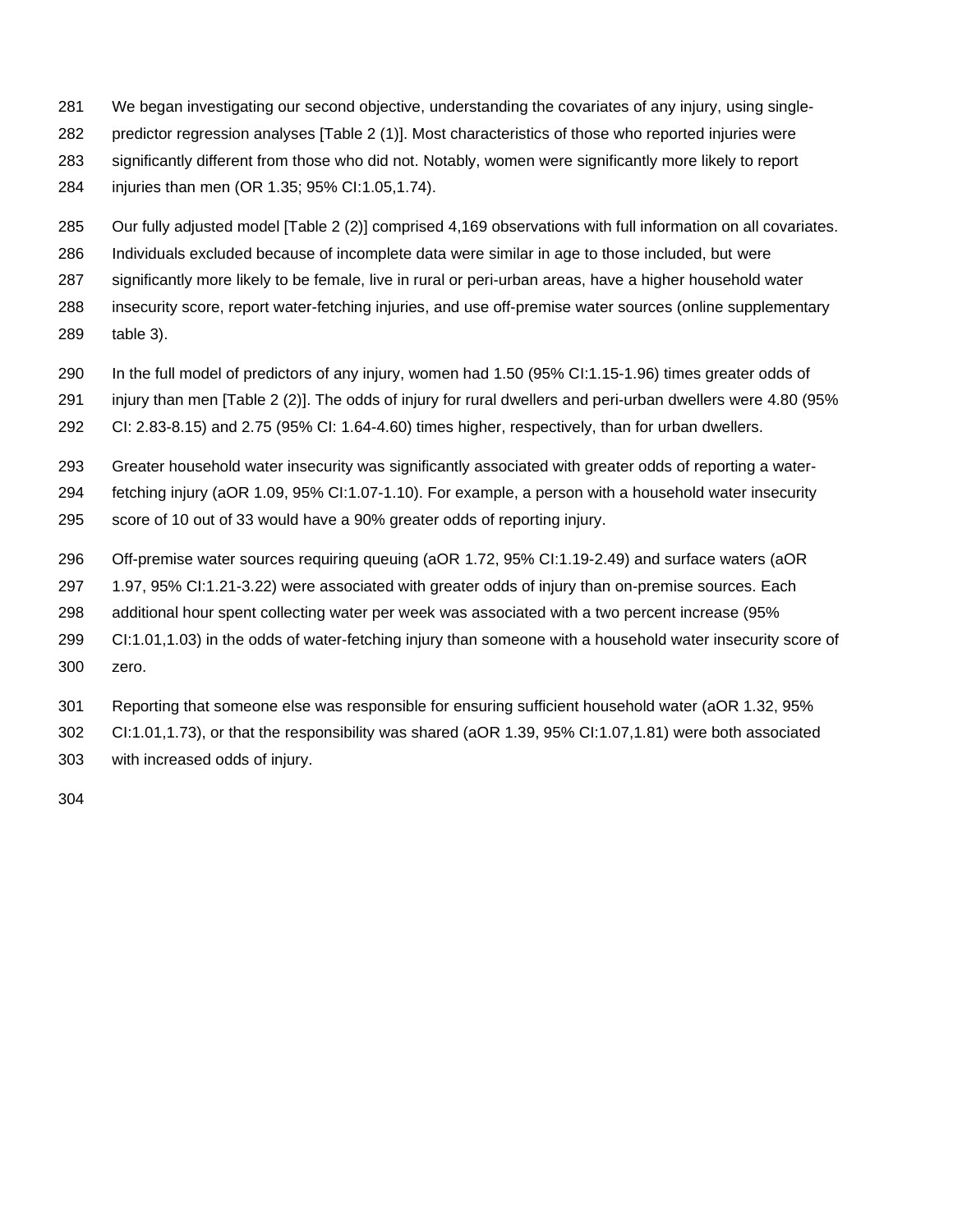305 **Table 2.** Odds of injury during water-fetching in single-predictor and multivariable models among 4,169

306 respondents.

|                                                                        | (1)<br>Single-predictor model<br>OR (CI)<br>$n = 4169a$ | (2)<br><b>Full model</b><br>$aOR$ (CI)<br>$n = 4169a$ |
|------------------------------------------------------------------------|---------------------------------------------------------|-------------------------------------------------------|
| Female                                                                 | $1.35$ <sup>*</sup> [1.05,1.74]                         | $1.50^{\ast\ast}$ [1.15,1.96]                         |
| <b>Respondent age (years)</b>                                          | 1.00 [0.99,1.01]                                        | 1.00 [0.99,1.01]                                      |
| Socioeconomic standing (range 1-10) <sup>b</sup>                       | $1.14$ *** [1.08,1.20]                                  | 1.06 [1.00,1.12]                                      |
| Urbanicity (ref: urban)<br>Rural                                       | $5.86^{\prime\prime\prime}$ [3.66,9.40]                 | 4.80*** [2.83,8.15]                                   |
| Peri-Urban                                                             | $3.44$ *** [2.10,5.65]                                  | $2.75***$ [1.64,4.60]                                 |
| <b>HWISE Score</b> (range $0-33$ ) <sup>c</sup>                        | $1.08$ *** [1.06,1.09]                                  | $1.09***$ [1.07,1.10]                                 |
| Water source by injury risk (ref: on premise)<br>Small vended quantity | $1.75$ [1.10,2.79]                                      | 1.48 [0.92,2.37]                                      |
| Off-premise with queueing                                              | $2.34$ *** [1.69,3.24]                                  | $1.72$ <sup>**</sup> [1.19,2.49]                      |
| Surface waters                                                         | $2.57***$ [1.61,4.08]                                   | $1.97$ <sup>**</sup> [1.21,3.22]                      |
| Hours/week collecting water                                            | $1.04***$ [1.03,1.04]                                   | $1.02***$ [1.01,1.03]                                 |
| Responsibility for water (ref: self)<br>Shared                         | $1.37$ [1.06,1.76]                                      | $1.39$ <sup>*</sup> [1.07,1.81]                       |
| Spouse, child, other family                                            | 1.29 [0.99,1.66]                                        | $1.32$ * [1.01,1.73]                                  |
| Study site variance<br>Cluster variance                                | varies<br>varies                                        | 1.25 [0.80,1.94]<br>1.53 [0.81,2.92]                  |

# 307 **Notes:**

308 Exponentiated coefficients; 95% confidence intervals in brackets.

Bold values indicate statistically significant associations.

\* *p* < 0.05, \*\* *p* < 0.01, \*\*\* 310 *p* < 0.001

311 <sup>a</sup> This represents complete-case observations.

312 b Using MacArthur Scale of Subjective Social Status; score out of 10, with 10 being the highest,

- 313 comparing one's own standing to the community.
- 314  $\degree$  11-item scale.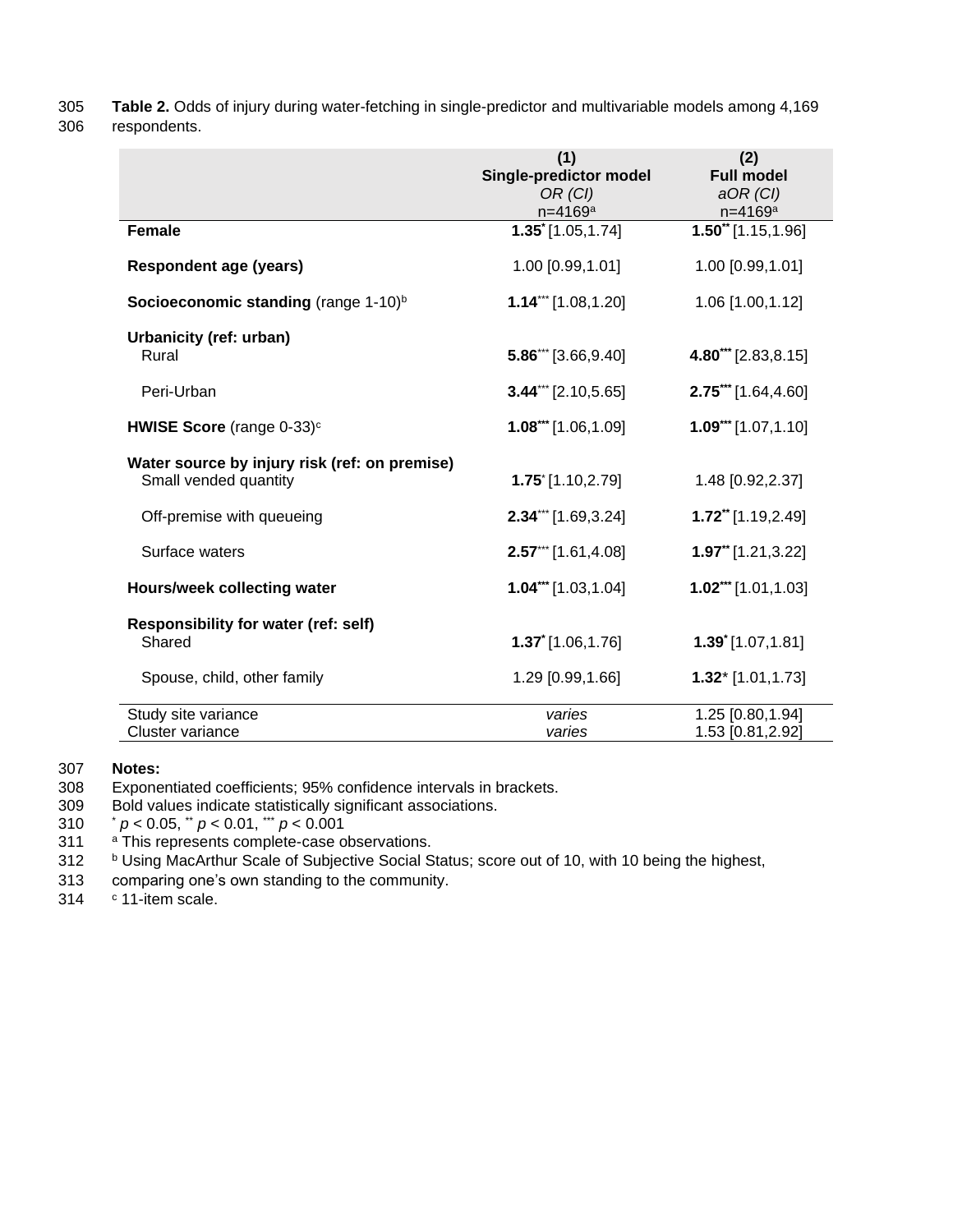#### **DISCUSSION**

- Using some of the most comprehensive global data on physical injuries relating to acquiring water, we
- described the frequency and characteristics of water-fetching injuries and identified several significant
- socio-demographic and water access-related correlates. We found that 13% of respondents across 24
- sites in low- and middle-income countries reported at least one injury. As hypothesized, significant
- correlates of injury included being female, residing in rural settings, household water insecurity, time
- spent collecting water, and accessing off-premise water sources. These findings demonstrate that water-
- fetching injuries are an important and under-appreciated consequence of inadequate water access and
- contribute to the true burden of inadequate WaSH.
- Notably, women were 1.5 times more likely to report injury than men, adjusting for other socio-
- demographic and water-access related covariates (Table 2). Our finding supports existing literature that
- strongly emphasizes the link between gender and suboptimal water access.[4,7] This may be a result of
- social norms (women are more likely to be the primary water fetchers), unequal access to modes of
- transporting water, and physiological differences. For example, the relatively slender spines of young
- women and girls are more vulnerable to injury from axial loading (e.g. carrying water on one's head).[27]
- Therefore, water interventions that aim to address issues of gender equity have the added potential to
- reduce incidence of water-fetching injuries. Our analysis also indicates that prioritizing such interventions
- in rural and peri-urban settings are likely to have an even more substantial impact on harm reduction.
- We also found that each point increase in household water insecurity was associated with a nine per cent
- increase in the odds of water-fetching injury. These results demonstrate that injuries are yet another
- manifestation of water insecurity beyond singular measures of water scarcity or access to water
- infrastructure.[28] The association between water-fetching injury and household water insecurity adds to
- the emerging literature on other correlates of household water insecurity, including food insecurity,
- depression, diarrhea, and less resilience to cholera.[3,29–31]
- Time spent collecting water and using off-premise drinking water sources ("off-premise with queueing"
- and "surface waters" categories) were also significantly associated with water-fetching injury. As
- hypothesized, *"*surface waters*"* had the highest odds of injury, likely due to people walking longer
- distances to fetch water.[6] Although those accessing off-premise sources such as wells, standpipes, and
- tanker trucks may walk shorter distances and spend less time collecting water than those accessing
- surface waters, we had hypothesized that they would be more likely to face a higher risk of injuries
- through conflict while queueing for water.[2] Indeed, nearly all the physical confrontation reports occurred
- among those primarily using off-premise wells, standpipes, and tanker trucks. By categorizing water
- sources based on potential injury risk rather than potential water quality, and by disaggregating source
- type and time spent collecting water, our findings suggest that the globally used aggregate indicator of
- "safely managed water" monitored by the JMP does not entirely capture the risks that people face during
- water acquisition for various household needs.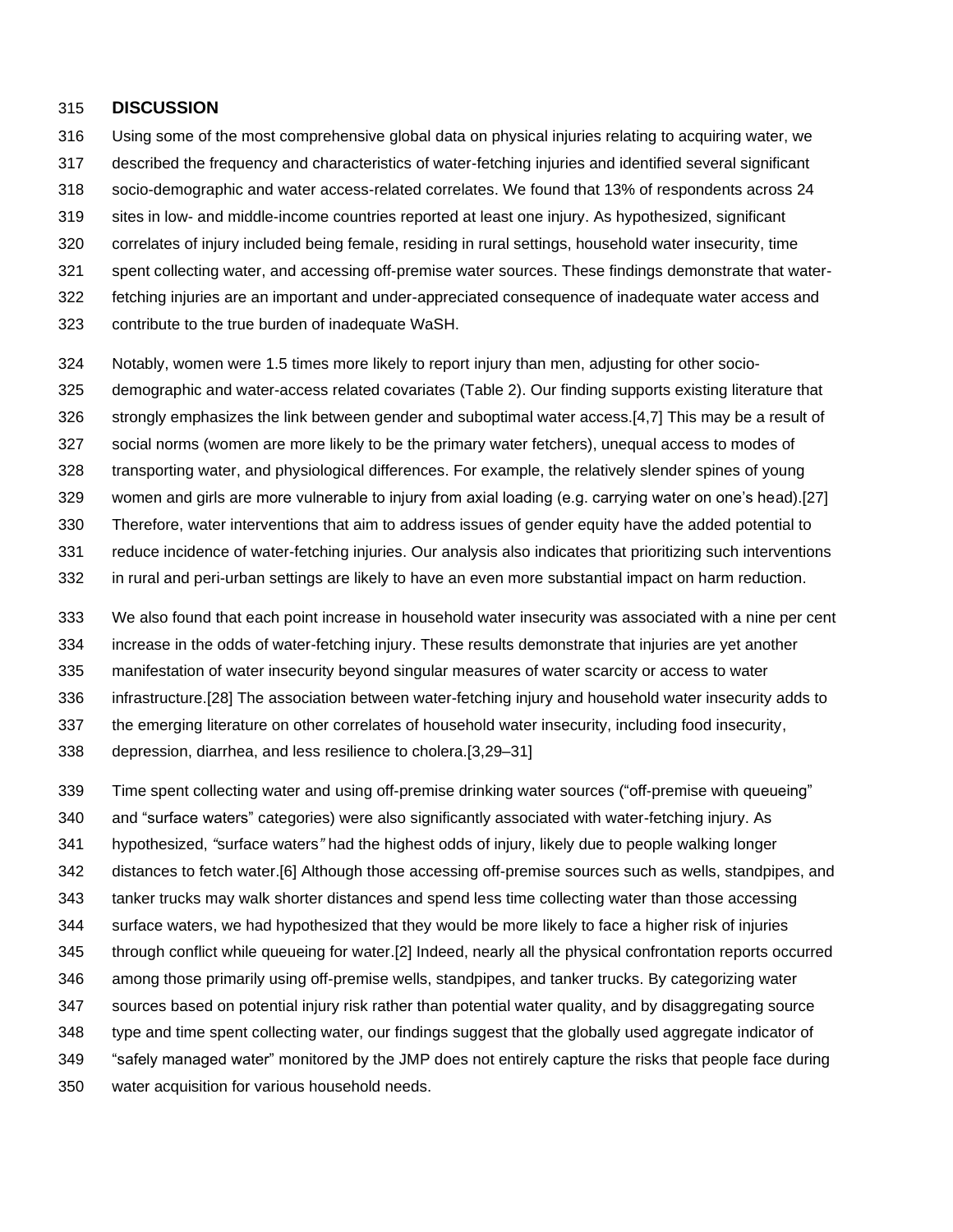One unexpected result was that having the sole responsibility for water collection was not associated with higher risk of water-fetching injury, as we had hypothesized. It is possible that the sharing of responsibility reflects a coping strategy, where previously injured individuals—or those with any physical limitation that increases the risk of injury—delegate water-fetching to another household member or require help to fetch water.[9] It may also indicate that such households are so water insecure that multiple people are required to fetch enough water for household needs. Furthermore, responsibility may be shared unequally, such that for some, water-fetching may be an infrequent activity, whereas for others, it may approach their maximum loading injury tolerance. This may occur in settings with unreliable water supplies where women try to collect as much water as possible in limited time, perhaps with assistance from children, but still endure most of the burden.[7,21] It will be interesting to see if this finding is replicated elsewhere, and if so, what the reason(s) are for this relationship.

 Taken together, our findings are relevant to policy and programming in that they help identify various additional barriers to accessing safely managed drinking water (i.e. SDG 6) beyond water quality and quantity. For example, is it simply the distance to a household's primary water source that is a barrier, or is it the physical context or terrain, the fear of violence when water-fetching, and/or the physical and financial cost of hauling water to the home?[32] Our findings suggest several such opportunities for implementers to help mitigate the effects of water-fetching injuries through existing programming. For example, providing and maintaining numerous shared water points throughout rural and peri-urban communities and supporting affordable local water delivery systems can reduce overall water-fetching trip distance and time spent in queues. Providing access to affordable equipment, such as wheelbarrows, can further help mitigate pain and fatigue.[12,33] Maintaining clear pathways along water collection routes can enable easy use of wheelbarrows or other equipment, and reduce the risk of injury due to slips, falls, and traffic hazards.[9,15] Encouraging men to help with water carriage, e.g. through public health campaigns, can reduce women's injury risk and other adverse maternal and child health outcomes associated with water-fetching.[2] Lastly, locating water points in visible, open, public places can reduce the risk of gender-based violence or abuse.[4]

 In this manner, we demonstrate that documenting and understanding the nature of water-fetching injuries and associated barriers would provide valuable data on physical safety and accessibility not covered by available international WaSH indicators. Not only can such indicators guide the design of interventions to reduce injury risk, but also the development of equitable solutions for water access. As such, our findings support Bartram and Hunter's recommendation to revise Bradley's classification of water-related hazards to incorporate the class of "water access-related disease" with sub-classes inclusive of "injury and violence associated with water collection."[11] Being able to attribute global injury data to water-fetching would allow this new class of water access-related disease to be included in the DALY measurements for WaSH burden of disease estimates.

 To this end, we propose the collection of data that more comprehensively capture the diversity of potential water-fetching injuries (Table 3). This suggested module would benefit from validation by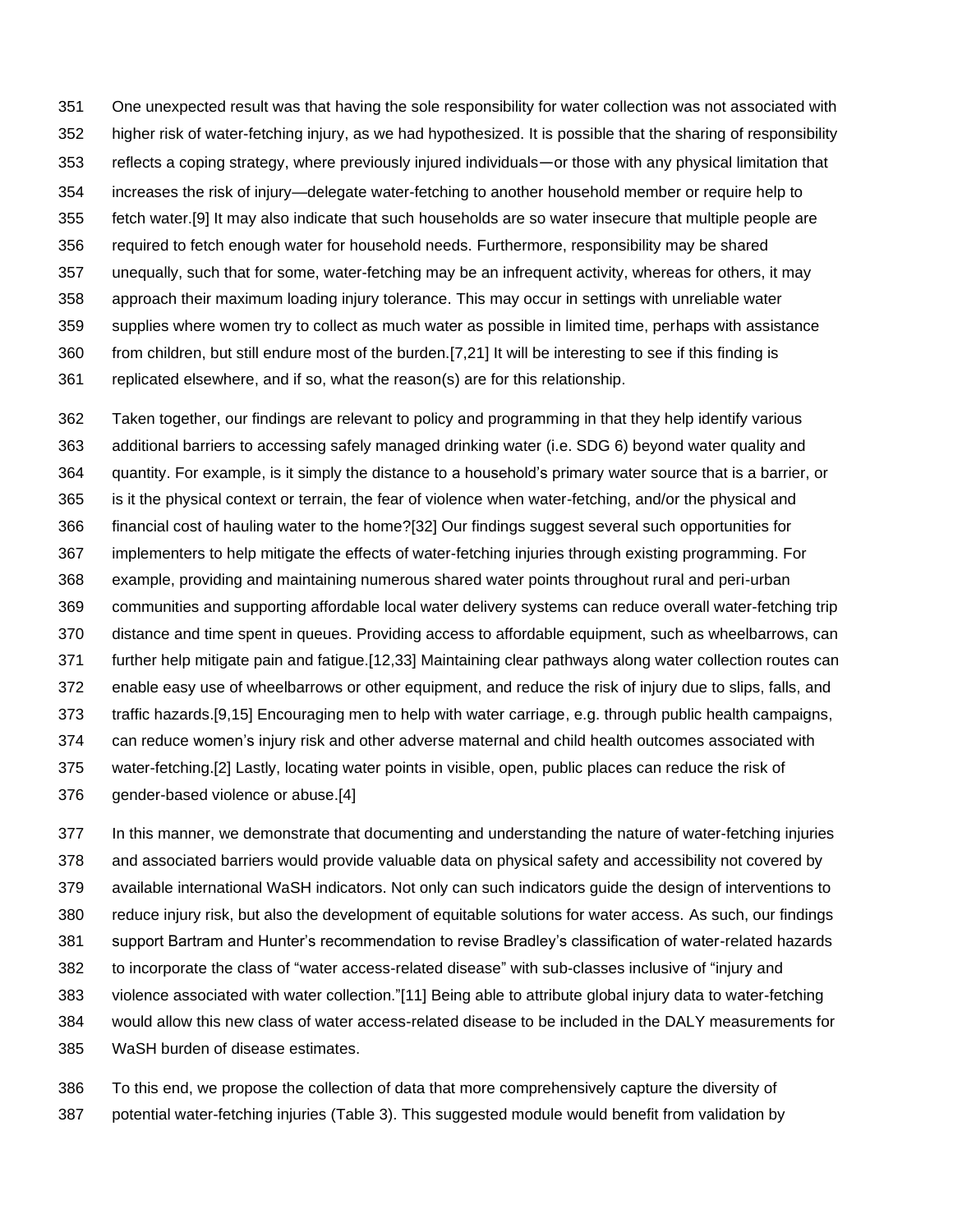- 388 experts, e.g. using a Delphi method, as well as field-testing. Once validity is established, these data can
- 389 determine cause-and-effect relationships, long-term consequences of injury, and risk management
- 390 strategies. Future research and WaSH monitoring and evaluation should therefore measure the 1)
- 391 prevalence of water-fetching injuries within a given timeframe (e.g. in the past year), 2) injury type,
- 392 mechanism, bodily location, and physical context, and 3) severity and impact of the injury and related
- 393 symptoms or disability. For example, the inclusion of a symptom severity scale, such as the New Injury 394 Severity Score (NISS)[34], would help reveal the intensity of the pain and fatigue documented across
- 395 several sites. If resources exist, optimal data collection procedures should include a simple physical
- 
- 396 examination, adequate questioning to capture a subjective history, general health, detail of injury
- 397 mechanisms, and noting clusters of symptoms in different parts of the body.[12]
- 398 Future research should also explore the links between water-fetching injuries and other health
- 399 consequences, particularly psychosocial stress. While the association between stress and water
- 400 insecurity has been increasingly well documented,[35] we suggest that other contributors to this stress
- 401 may include persistent pain, fear of re-injury or fear of further conflict or violence.[4,36] Stress and fear of
- 402 injury can also contribute to fatigue, a common symptom attributed to water-fetching in these data and
- 403 elsewhere.[15] Both stress and fatigue are associated with pain intensity,[37] a key symptom of physical
- 404 injury.

## 405 **Table 3. Suggested survey module for assessing water-fetching injuries and related symptoms.**

Have you ever experienced any of the following injuries or related symptoms while (a) fetching water, or (b) managing your household's water at home in the past [insert recall period]?

| Injury/Symptom    |                                                  |                                                 |                   |                                                  |                          |  |
|-------------------|--------------------------------------------------|-------------------------------------------------|-------------------|--------------------------------------------------|--------------------------|--|
| Fetching<br>water | <b>Managing</b><br>household<br>water at<br>home |                                                 | Fetching<br>water | <b>Managing</b><br>household<br>water at<br>home |                          |  |
|                   |                                                  | Fracture, dislocation (ICD<br>ND56.2)           |                   | $\Box$                                           | Illness (MG48)           |  |
|                   | Г                                                | Superficial injury, contusion<br>(ND56.0, PH00) |                   |                                                  | Pain, unspecified (ME84) |  |
|                   |                                                  | Laceration, open wound<br>(ND56.1)              |                   | П                                                | Feeling of danger        |  |
|                   |                                                  | Burn, corrosion (NE11)                          |                   | $\Box$                                           | Other (specify)          |  |
|                   |                                                  | Fatigue (MG22)                                  |                   |                                                  |                          |  |

For each injury or related symptom, please describe the part of your **body** where you sustained the injury or experienced the symptoms:

#### **Bodily location**

- ☐ Head or face (NA0Z) ☐ Shoulders or arms (ND53.Y/ND53.Z)
- ☐ Neck (NA6Y/NA6Z) ☐ Wrists, hands, or fingers (NC5Y/NC5Z)
- ☐ Upper back (NB3Y/ NB3Z) ☐ Hip or thigh (ND55)
- ☐ Lower back (NB9Y/ NB9Z) ☐ Knees or lower leg (NC9Y/NC9Z)
- ☐ Abdomen (NB9Y/NB9Z) ☐ Ankle, or foot (ND1Y/ND1Z)
- ☐ Spine or chest (Axial) (ND51)
- 
- 
- 
- 
- $\Box$  Body, general (unspecified) (ND56)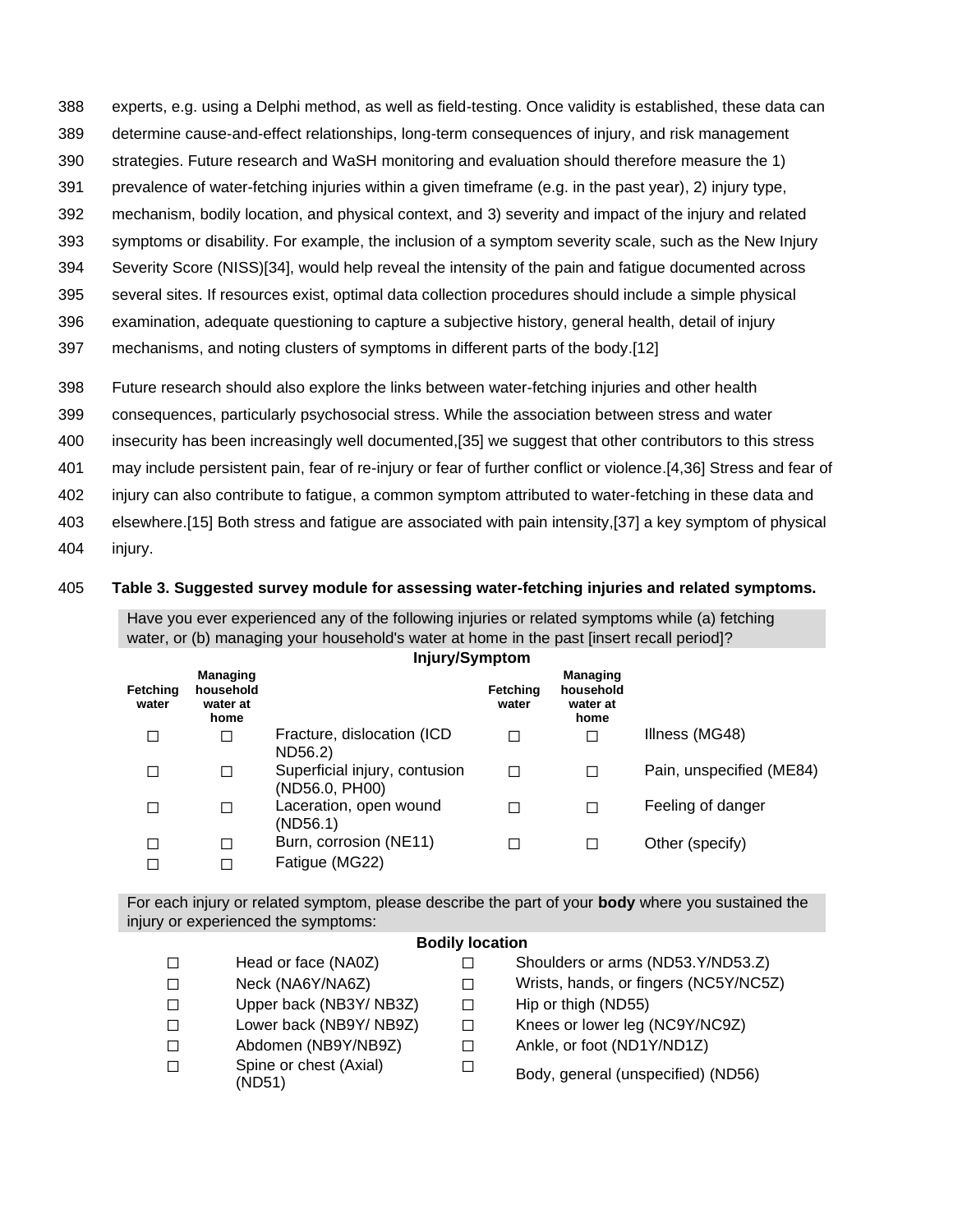For each injury or related symptom, please describe the **mechanism** or activity by which you sustained the injury or experienced the symptoms:

| <b>Mechanism/Activity</b> |                                                          |              |                                                    |  |  |  |  |  |
|---------------------------|----------------------------------------------------------|--------------|----------------------------------------------------|--|--|--|--|--|
|                           | Falling, slipping (PA6Z)                                 |              | Traffic accident (vehicle/riding animal)<br>(PD50) |  |  |  |  |  |
|                           | Physical confrontation, fight<br>(PE10)                  | П            | Sexual assault (XE213)                             |  |  |  |  |  |
|                           | Animal attack (XE23K)                                    | $\mathsf{L}$ | Other (specify)                                    |  |  |  |  |  |
|                           | Handling water container /<br>using water source (XE0GP) |              |                                                    |  |  |  |  |  |

For each injury or related symptom, please describe the **context** in which you sustained the injury or experienced the symptoms:

| <b>Context</b>                                        |                                     |
|-------------------------------------------------------|-------------------------------------|
| Rain, slippery rocks, vegetation, terrain<br>(NF08.7) | Poor weather (heat, rain)<br>(NF01) |
| Poor roads (XE5NE)                                    | Other (specify) (NF0Z)              |

#### 406 **Notes:**

407 Illustrative International Statistical Classification of Diseases and Related Health Problem (ICD-11) codes 408 are listed next to each option when possible. Each injury can have multiple ICD-11 codes for mechanism, 409 body location, and context.[25]

410 See online supplemental table 4 for an editable version of this suggested survey module.

411

412 Despite the notable strengths, our analyses were limited by the cross-sectional study design. It is possible

413 that socio-economic standing was not a significant predictor in multivariable models because we based it

414 on subjective self-report.[26] Similarly, enumerators determined rural/urban/peri-urban classifications

415 subjectively rather than based on objective criteria, such that the classification may have been

416 idiosyncratic. Because these injury data were self-reported, it was impossible to assess mortality; this

417 could be assessed in future studies through a review of medical records or other reports that may reveal

418 data such as deaths from drowning while fetching water. Further, because a majority of responses to the

419 open-ended question about the nature of injury were unspecified, and we did not ask survey respondents

420 about frequency of injuries, our understanding of the characteristics of injuries is limited. It is also possible

421 that a better-prescribed recall period could lead to greater specificity in the description of the injury. With

422 such high numbers of unspecified answers, we also could not build multivariable models for each

423 characteristic (i.e. type, mechanism, bodily location, physical context) of injury. This shortcoming can be

424 remedied by using a survey module per the above.

425 As such, our results are likely an underestimate of water-fetching injuries, which highlights the importance

426 of systematically documenting injury prevalence in future global water insecurity and WaSH research. In

427 sum, these data point to the burden of injury attributable to water acquisition. There is a clear need for

428 safe water interventions that prioritize personal safety alongside the traditional goals of improved water

429 quality and proximity to the home. Future research and programming should collect data on water-

430 fetching injuries to more accurately represent the true burden of inadequate WaSH on health and well-

431 being.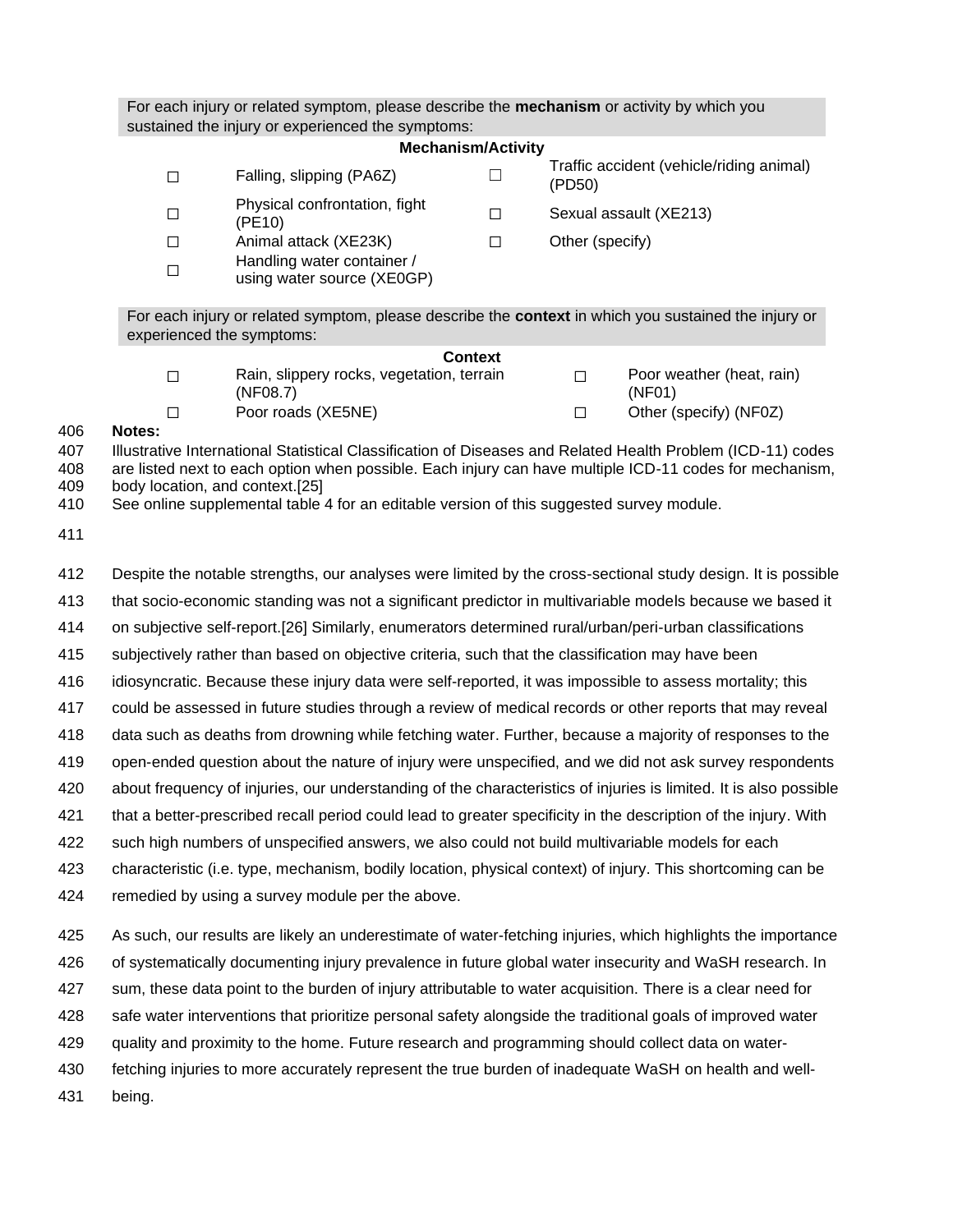#### **REFERENCES**

- 1 Bartram J, Cairncross S. Hygiene, Sanitation, and Water: Forgotten Foundations of Health. *PLoS Med* 2010;**7**:e1000367. doi:10.1371/journal.pmed.1000367
- 2 Geere J-AL, Hunter PR. The association of water carriage, water supply and sanitation usage with maternal and child health. A combined analysis of 49 Multiple Indicator Cluster Surveys from 41 countries. *International Journal of Hygiene and Environmental Health* 2020;**223**:238–47. doi:10.1016/j.ijheh.2019.08.007
- 3 Brewis A, Workman C, Wutich A, *et al.* Household water insecurity is strongly associated with food insecurity: Evidence from 27 sites in low‐ and middle‐income countries. *Am J Hum Biol* Published Online First: 24 August 2019. doi:10.1002/ajhb.23309
- 4 Sommer M, Ferron S, Cavill S, *et al.* Violence, gender and WASH: spurring action on a complex, under-documented and sensitive topic. *Environment and Urbanization* 2015;**27**:105–16. doi:10.1177/0956247814564528
- 5 Wutich A, Brewis A. Food, Water, and Scarcity: Toward a Broader Anthropology of Resource Insecurity. *Current Anthropology* 2014;**55**:444–68. doi:10.1086/677311
- 6 United Nations Children's Fund (UNICEF) and World Health Organization (WHO). Progress on household drinking water, sanitation and hygiene 2000-2017: Special focus on inequalities. New York: : United Nations Children's Fund (UNICEF) and World Health Organization (WHO) 2019.
- 7 Geere J-A, Cortobius M. Who Carries the Weight of Water? Fetching Water in Rural and Urban Areas and the Implications for Water Security. 2017;**10**:28.
- 8 Geere J-A, Bartram J, Bates L, *et al.* Carrying water may be a major contributor to disability from musculoskeletal disorders in low income countries: a cross-sectional survey in South Africa, Ghana and Vietnam. *Journal of Global Health* 2018;**8**. doi:10.7189/jogh.08.010406
- 9 Geere J-AL, Hunter PR, Jagals P. Domestic water carrying and its implications for health: a review and mixed methods pilot study in Limpopo Province, South Africa. *Environmental Health* 2010;**9**. doi:10.1186/1476-069X-9-52
- 10 Prüss-Ustün A, Wolf J, Bartram J, *et al.* Burden of disease from inadequate water, sanitation and hygiene for selected adverse health outcomes: An updated analysis with a focus on low- and middle-income countries. *Int J Hyg Environ Health* 2019;**222**:765–77. doi:10.1016/j.ijheh.2019.05.004
- 11 Bartram J, Hunter P. Bradley classification of disease trasnmission routes for water-related hazards. In: Bartram J, ed. *Routledge Handbook of Water and Health*. London and New York: : Routledge 2015.
- 12 Geere J-AL, Cortobius M, Geere JH, *et al.* Is water carriage associated with the water carrier's health? A systematic review of quantitative and qualitative evidence. *BMJ Global Health* 2018;**3**:e000764. doi:10.1136/bmjgh-2018-000764
- 13 Wang X, Hunter PR. A Systematic Review and Meta-Analysis of the Association between Self- Reported Diarrheal Disease and Distance from Home to Water Source. *Am J Trop Med Hyg* 2010;**83**:582–4. doi:10.4269/ajtmh.2010.10-0215
- 14 Younes M, Bartram J. Waterborne health risks and the WHO perspective. *International Journal of Hygiene and Environmental Health* 2001;**204**:255–63. doi:10.1078/1438-4639-00081
- 15 Robson E, Porter G, Hampshire K, *et al.* Heavy loads: children's burdens of water carrying in Malawi. *Waterlines* 2013;**32**:23–35.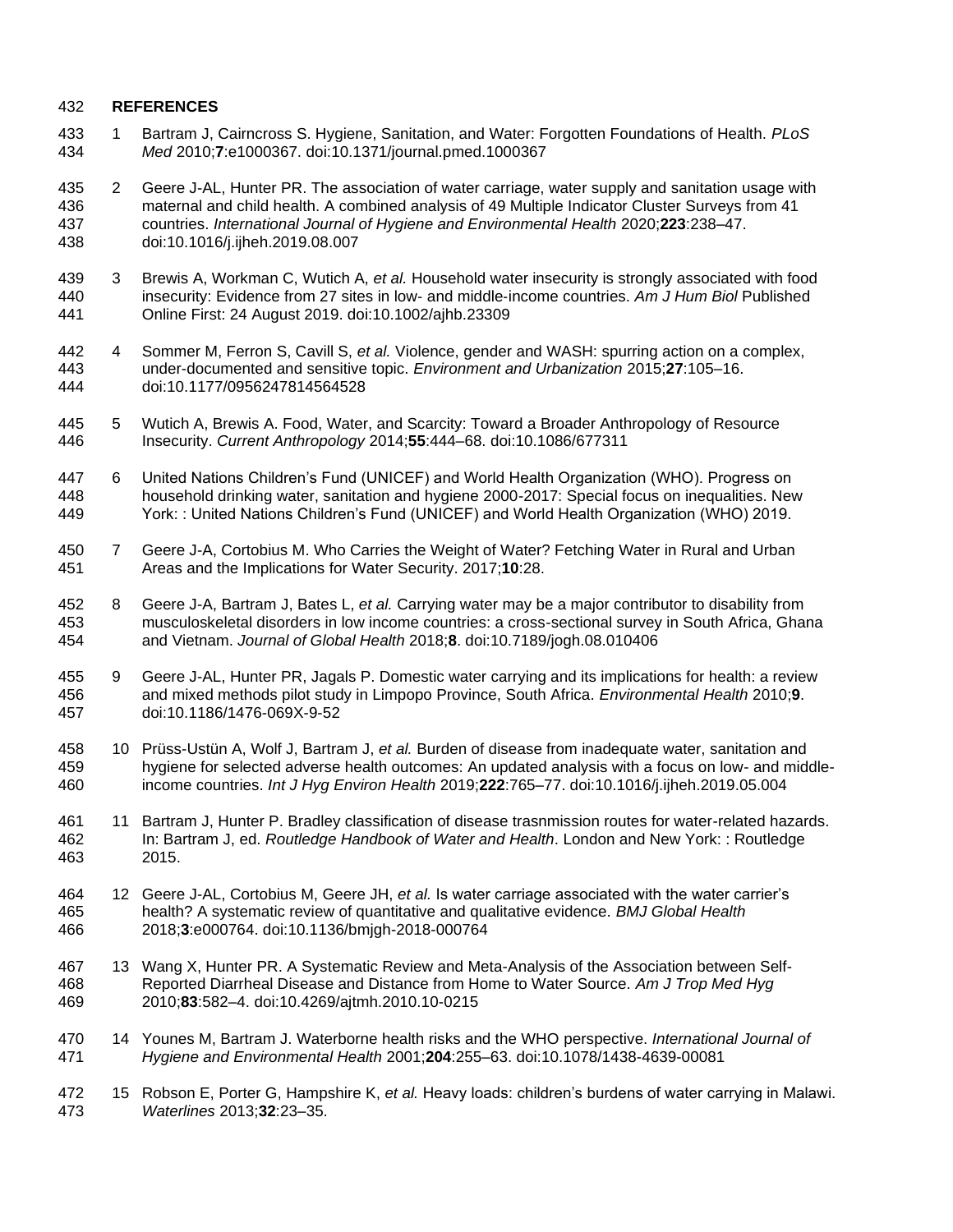- 16 Sorenson SB, Morssink C, Campos PA. Safe access to safe water in low income countries: Water fetching in current times. *Social Science & Medicine* 2011;**72**:1522–6. doi:10.1016/j.socscimed.2011.03.010
- 17 Haagsma JA, Graetz N, Bolliger I, *et al.* The global burden of injury: incidence, mortality, disability- adjusted life years and time trends from the Global Burden of Disease study 2013. *Inj Prev* 2016;**22**:3–18. doi:10.1136/injuryprev-2015-041616
- 18 Lim SS, Vos T, Flaxman AD, *et al.* A comparative risk assessment of burden of disease and injury attributable to 67 risk factors and risk factor clusters in 21 regions, 1990–2010: a systematic analysis for the Global Burden of Disease Study 2010. *The Lancet* 2012;**380**:2224–60. doi:10.1016/S0140- 6736(12)61766-8
- 19 Mercer N, Hanrahan M. "Straight from the heavens into your bucket": domestic rainwater harvesting as a measure to improve water security in a subarctic indigenous community. *International Journal of Circumpolar Health* 2017;**76**:1312223. doi:10.1080/22423982.2017.1312223
- 20 Hoy D, Geere J-A, Davatchi F, *et al.* A time for action: Opportunities for preventing the growing burden and disability from musculoskeletal conditions in low- and middle-income countries. *Best Practice & Research Clinical Rheumatology* 2014;**28**:377–93. doi:10.1016/j.berh.2014.07.006
- 21 Majuru B, Suhrcke M, Hunter P. How Do Households Respond to Unreliable Water Supplies? A Systematic Review. *IJERPH* 2016;**13**:1222. doi:10.3390/ijerph13121222
- 22 Hutton G, Chase C. The Knowledge Base for Achieving the Sustainable Development Goal Targets on Water Supply, Sanitation and Hygiene. *IJERPH* 2016;**13**:536. doi:10.3390/ijerph13060536
- 23 Young SL, Boateng GO, Jamaluddine Z, *et al.* The Household Water InSecurity Experiences (HWISE) Scale: development and validation of a household water insecurity measure for low-income and middle-income countries. *BMJ Glob Health* 2019;**4**:e001750. doi:10.1136/bmjgh-2019-001750
- 24 Young SL, Collins SM, Boateng GO, *et al.* Development and validation protocol for an instrument to measure household water insecurity across cultures and ecologies: the Household Water InSecurity Experiences (HWISE) Scale. *BMJ Open* 2019;**9**:e023558. doi:10.1136/bmjopen-2018-023558
- 25 World Health Organization. ICD-11 Mortality and Morbidity Statistics. 2018.https://icd.who.int/browse11/l-m/en (accessed 27 Nov 2018).
- 26 Adler N, Singh-Manoux A, Schwartz J, *et al.* Social status and health: a comparison of British civil servants in Whitehall-II with European- and African-Americans in CARDIA. *Soc Sci Med* 2008;**66**:1034–45. doi:10.1016/j.socscimed.2007.11.031
- 27 Pal GP, Routal RV. A study of weight transmission through the cervical and upper thoracic regions of the vertebral column in man. *J Anat* 1986;**148**:245–61.
- 28 Geere J. Health impacts of water carriage. In: Bartram J, ed. *Routledge Handbook of Water and Health*. London and New York: : Routledge 2015.
- 29 Miller JD, Vonk J, Staddon C, *et al.* Is household water insecurity a link between water governance and well-being? A multi-site analysis. *Journal of Water, Sanitation and Hygiene for Development* doi:10.2166/washdev.2020.165
- 30 Boateng GO, Workman CL, Miller JD, *et al.* The syndemic effects of food insecurity, water insecurity, and HIV on depressive symptomatology among Kenyan women. *Social Science & Medicine* 2020;:113043. doi:10.1016/j.socscimed.2020.113043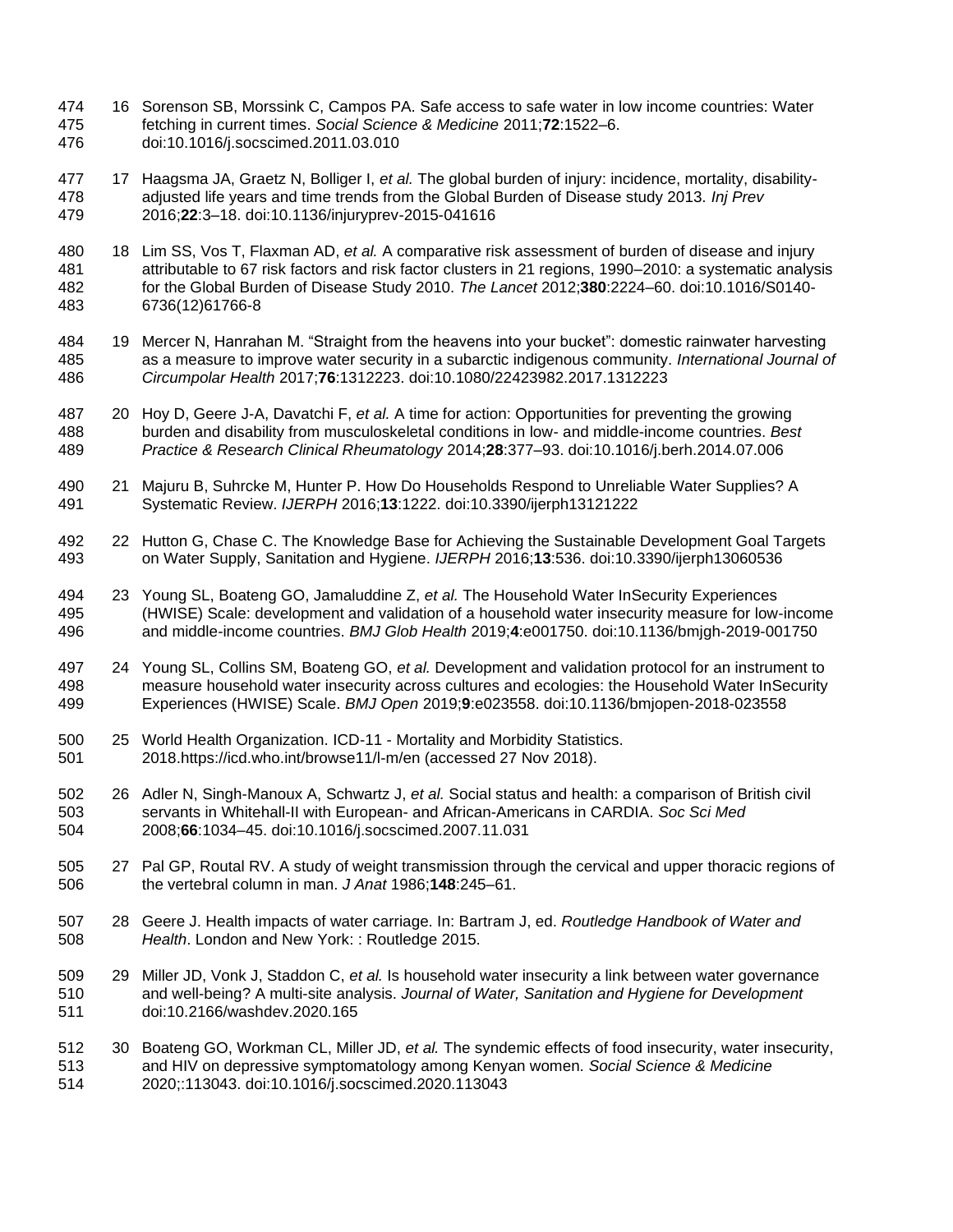- 31 Schuster RC, Butler MS, Wutich A, *et al.* "If there is no water, we cannot feed our children": The far‐ reaching consequences of water insecurity on infant feeding practices and infant health across 16 low‐ and middle‐income countries. *Am J Hum Biol* 2020;**32**. doi:10.1002/ajhb.23357
- 32 Smiley SL, Stoler J. Socio‐environmental confounders of safe water interventions. *WIREs Water* 2020;**7**. doi:10.1002/wat2.1438
- 33 Evans B, Bartram J, Hunter P, *et al.* Public health and social benefits of at-house water supplies. Final Report. Leeds: : University of Leeds, UK 2013. https://www.gov.uk/dfid-research-outputs/public-health-and-social-benefits-of-at-house-water-supplies-final-report (accessed 9 Mar 2020).
- 523 34 Osler T, Baker SP, Long W. A Modification of the Injury Severity Score That Both Improves Accuracy and Simplifies Scoring. *Journal of Trauma and Acute Care Surgery* 1997;43(6):922–926.
- 35 Wutich A, Brewis A, Tsai A. Water and mental health. *WIREs Water* Published Online First: 2020. doi:10.1002/wat2.1461
- 36 Martinez-Calderon J, Flores-Cortes M, Morales-Asencio JM, *et al.* Pain-Related Fear, Pain Intensity and Function in Individuals With Chronic Musculoskeletal Pain: A Systematic Review and Meta-Analysis. *J Pain* 2019;**20**:1394–415. doi:10.1016/j.jpain.2019.04.009
- 37 Reyes-Gibby CC, Mendoza TR, Wang S, *et al.* Pain and Fatigue in Community-Dwelling Adults. *Pain Med* 2003;**4**:231–7. doi:10.1046/j.1526-4637.2003.03033.x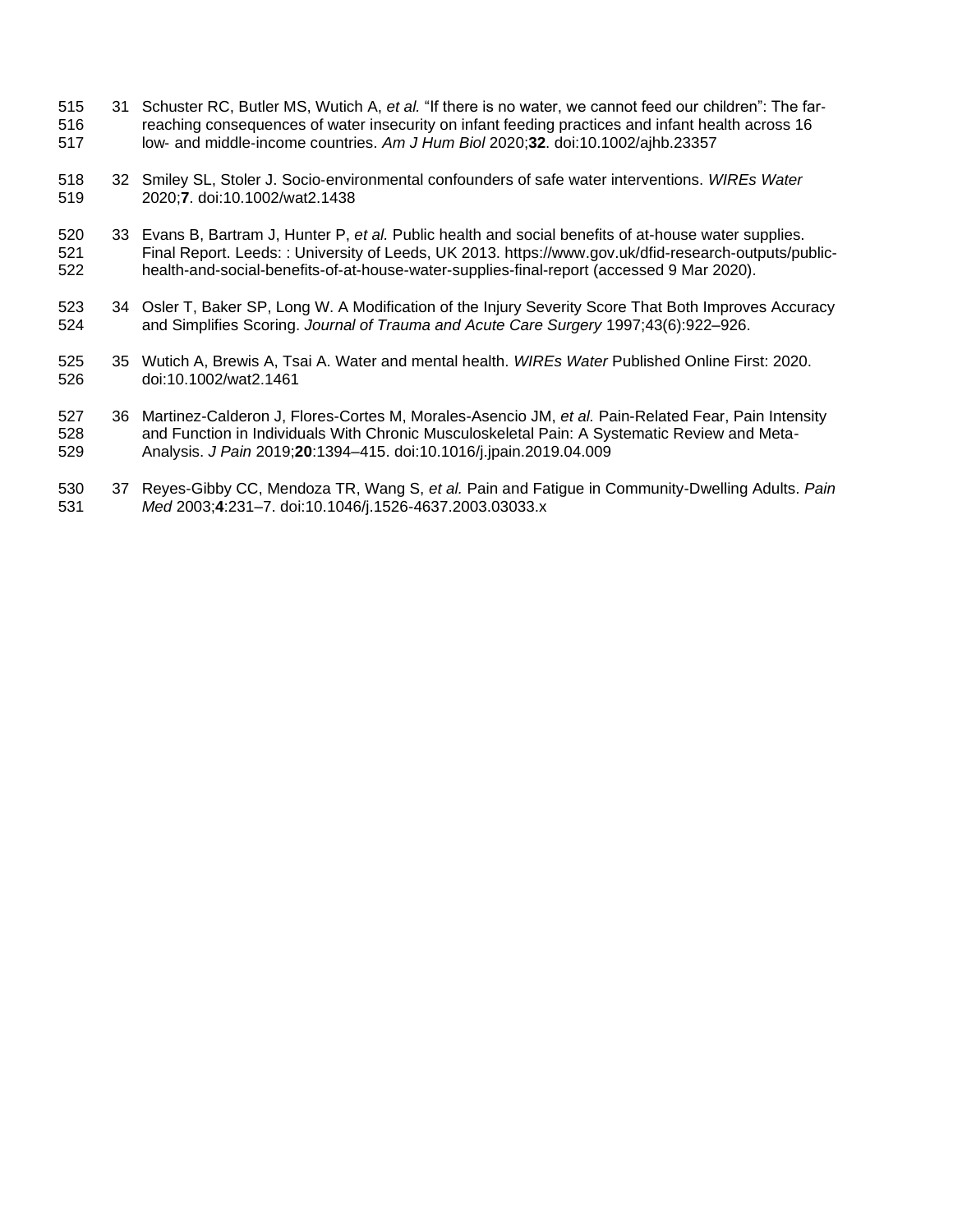# **FIGURE CAPTIONS**

- **Figure 1.** Characteristics of the 879 reported water-fetching injuries by (a) type of injury, (b) mechanism,
- (c) bodily location, and (d) physical context across 24 HWISE sites in 21 low and middle-income
- countries.
- **Note:** Sites are ordered within each geographic region by descending proportion of any reported injuries. Bars are
- stacked by descending proportion reported within each category across all sites. Colors represent different categories
- in each panel. Respondents in Honda, Colombia did not report any injuries, and are not shown in this figure.
- 
- **Figure 2.** Gender differences in reported water-fetching injuries by (a) type of injury, (b) mechanism, (c)
- bodily location, and (d) physical context across 24 HWISE sites in 21 low and middle-income countries (n=716).
- 

# **Competing Interests**

We declare no competing interests.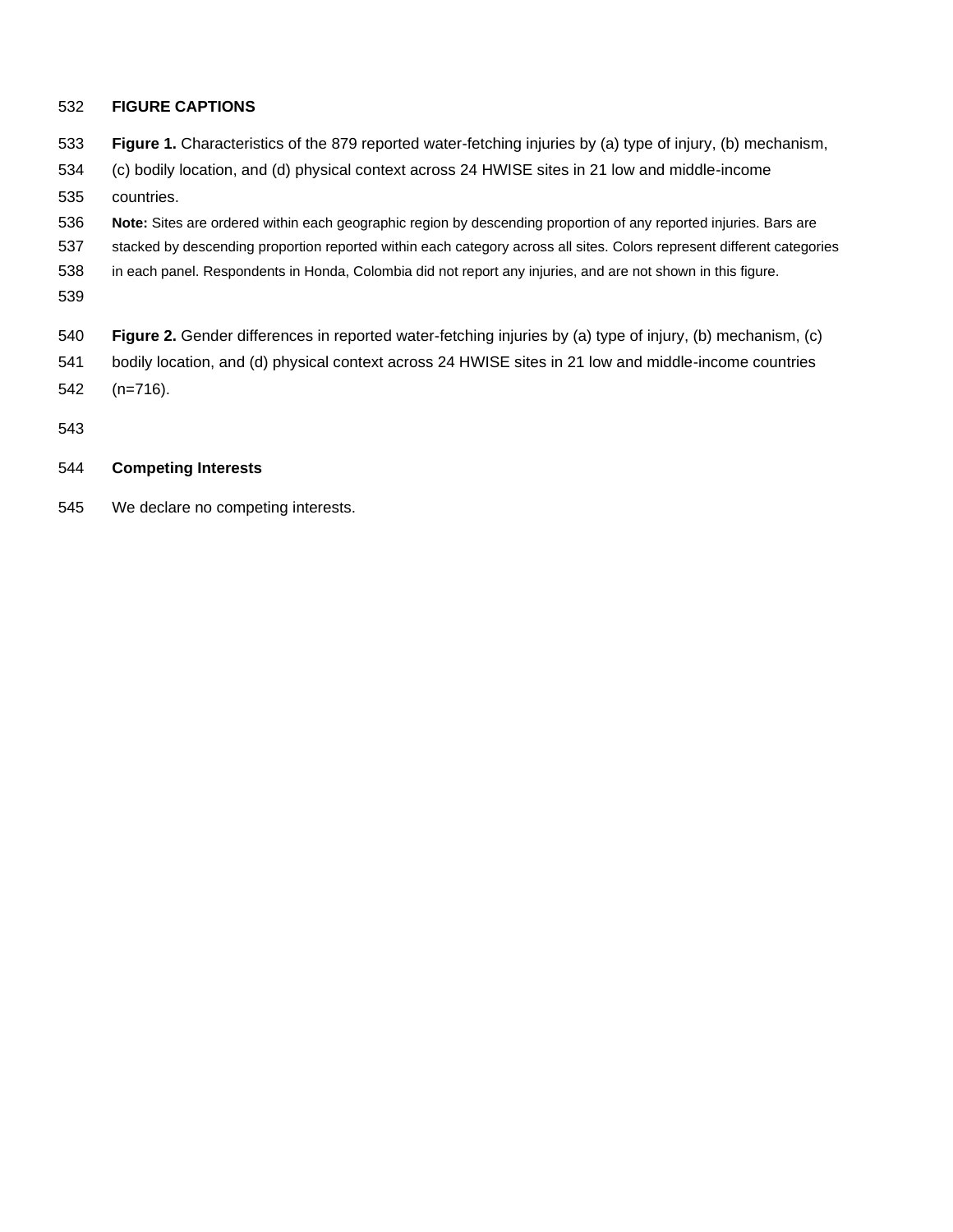

**Figure 1.**